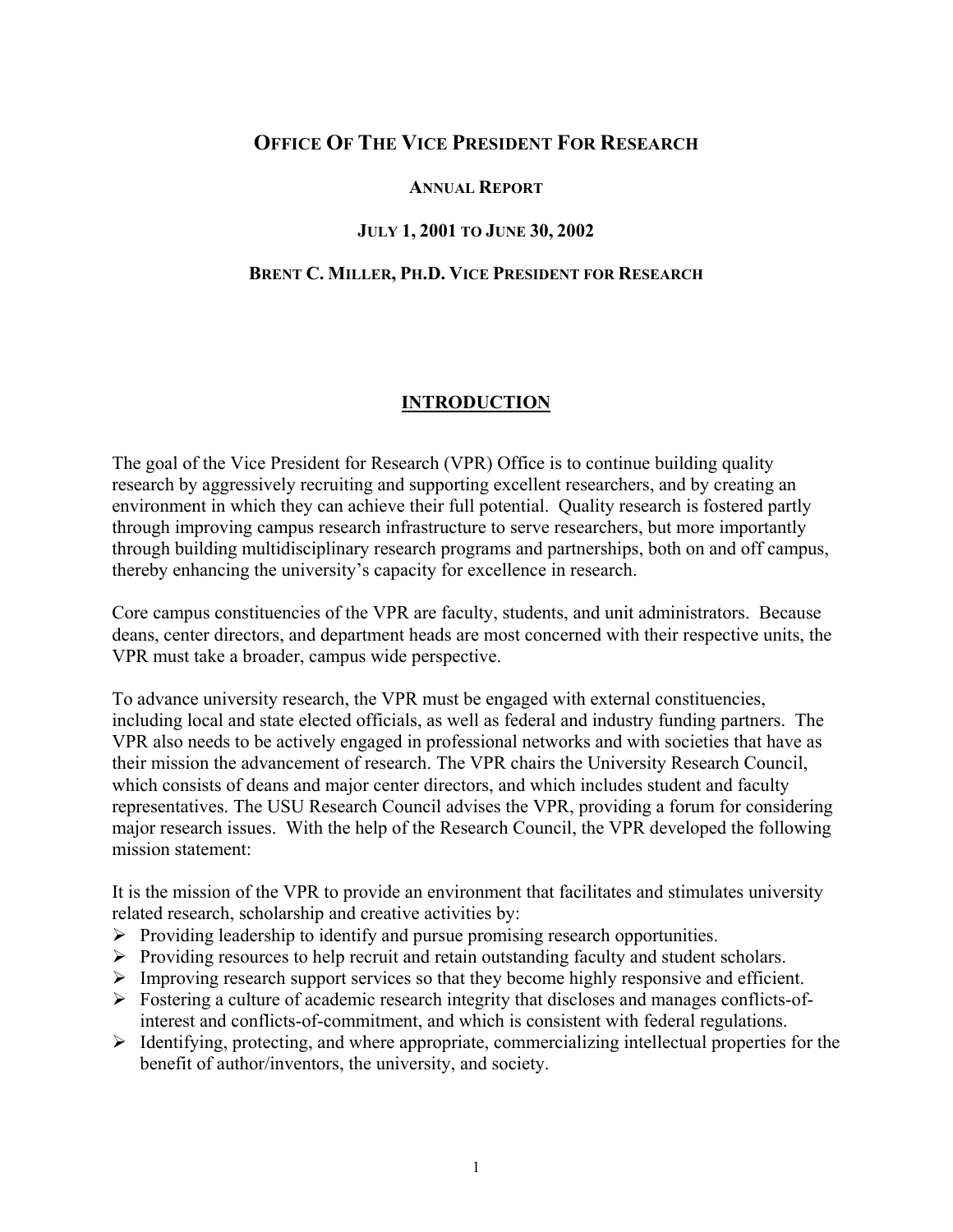### **ANNUAL REPORT**

This annual report to the Faculty Senate covers the major activities of the VPR and the Research Council from July 1, 2001 through June 30, 2002. It provides a summary of all units for which the VPR has responsibility. This report is organized in four parts:

- 1. Overview of VPR and Related Units
	- A. Service Units
		- 1) Sponsored Programs Office
		- 2) Environmental Health and Safety Office
		- 3) Institutional Review Board
		- 4) Laboratory Animal Research Center
	- B. Strategic Units
		- 1) Innovation Campus
		- 2) Office of Technology Commercialization
- 2. Research Council Membership and Functions
- 3. Use of Facilities and Administration (F&A) Funds at USU, FY2001-2002
- 4. Current and Future Research Issues at USU

## **1. OVERVIEW OF VPR AND RELATED UNITS**

The VPR is responsible for the units shown in the following diagram. The USU Research Foundation is a wholly owned subsidiary of the University, a major organization with large-scale research programs, most notably the Space Dynamics Laboratory (SDL). A cooperative working relationship with the Research Foundation is essential for accomplishing the research mission of the University.

The other units shown in the diagram can be conceptualized in two groups, as strategic or mission oriented units (on the left) and as research service units (on the right).

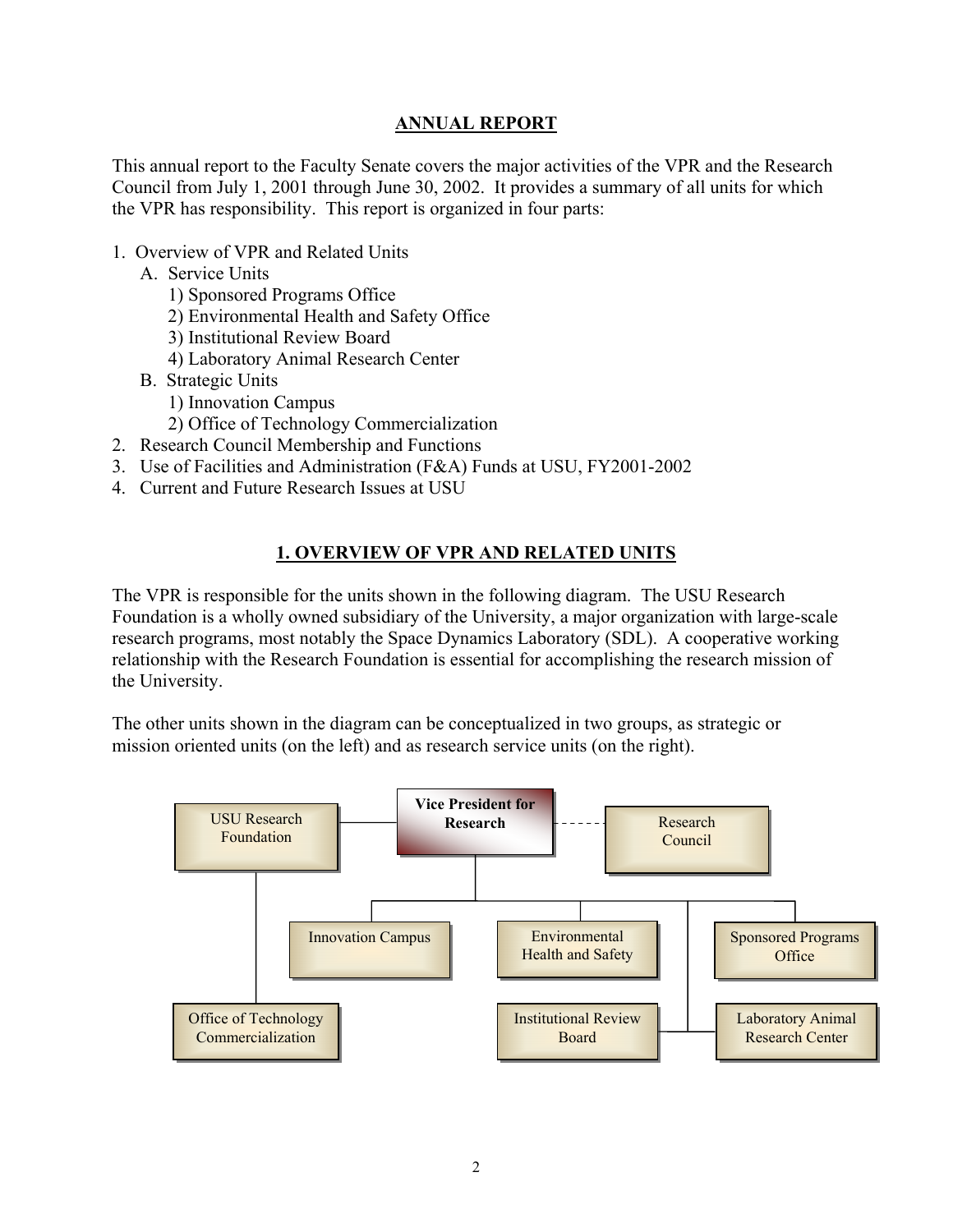### **1. A. SERVICE UNITS**

#### **1) Sponsored Programs Office (SPO)**

The SPO at Utah State University supports researchers as they propose, submit and administer externally sponsored research projects on and off campus. The nature of daily tasks puts SPO in contact with every college, department, research center, and administrative unit at USU. The goals of efficiency, accountability and responsiveness are central to the administration of sponsored research. SPO personnel assist researchers with access to various agencies, necessary forms and detailed information to initiate proposals and coordinate the award of a contract or grant with the Principal Investigator (PI) and USU Controller's Office. A continuous system has operated in SPO providing both paper forms in their Old Main office and electronic forms on the USU SPO Web pages. The interdependent nature of contracting demands accountability between PI, College Dean, Department Head, Research Center Director, Controller's Office and VPR. SPO personnel review the proposal and award content to safeguard the researcher and the university units in their contractual obligations. The office supports walk-in access and the Web site provides forms, agreement templates, sample wording, links to funding sources and sponsor forms, and contact information. Promptness is essential. The office interacts directly with the sponsors to facilitate and negotiate on behalf of the researcher and USU.

SPO representatives present training to individual researchers and departments. They also foster research at the university as they assist researchers with the successful completion of forms, interpretation of contract and proposal terms and conditions, tracking pending proposals, notification of receipt of award, obtaining financial accounts and attending to the contractual details of agreements with sponsors. They also attend contractual meetings and negotiations with PIs. Coordination with accounting personnel in the Controller's office is essential. Their interaction with research administration flows through the Vice President for Research with whom they plan, report, and respond to research administration needs and requirements.

SPO provides monthly reports to the VPR regarding the status of research at Utah State University. Appendix A provides a summary of Sponsored Program Awards FY1998 through FY2002 at Utah State University. Appendix B compares awards by month and type of award for FY2001 and FY2002. Current reports do not include state appropriations and student scholarships. Appendix C provides a summary of Sponsored Program Awards by Awarding Agency FY1998 through FY2002 and Appendix D provides a summary of Sponsored Program Awards by Research Center FY1998 through FY2002.

Dennis Paffrath became the Director of the Sponsored Programs Office on November 18, 2002.

## **2) Environmental Health and Safety Office (EHS)**

The EHS is a service organization that provides expertise and guidance for compliance with federal, state, and local safety and health regulations as well as current professional practices and guidelines. Its goal is to prevent injuries, illnesses, and environmental damage through the recognition, evaluation, and control of potential hazards arising from university activities. This is accomplished through services that ensure a safe and healthy environment for all students, faculty, and staff at USU and the surrounding community. Services include assisting the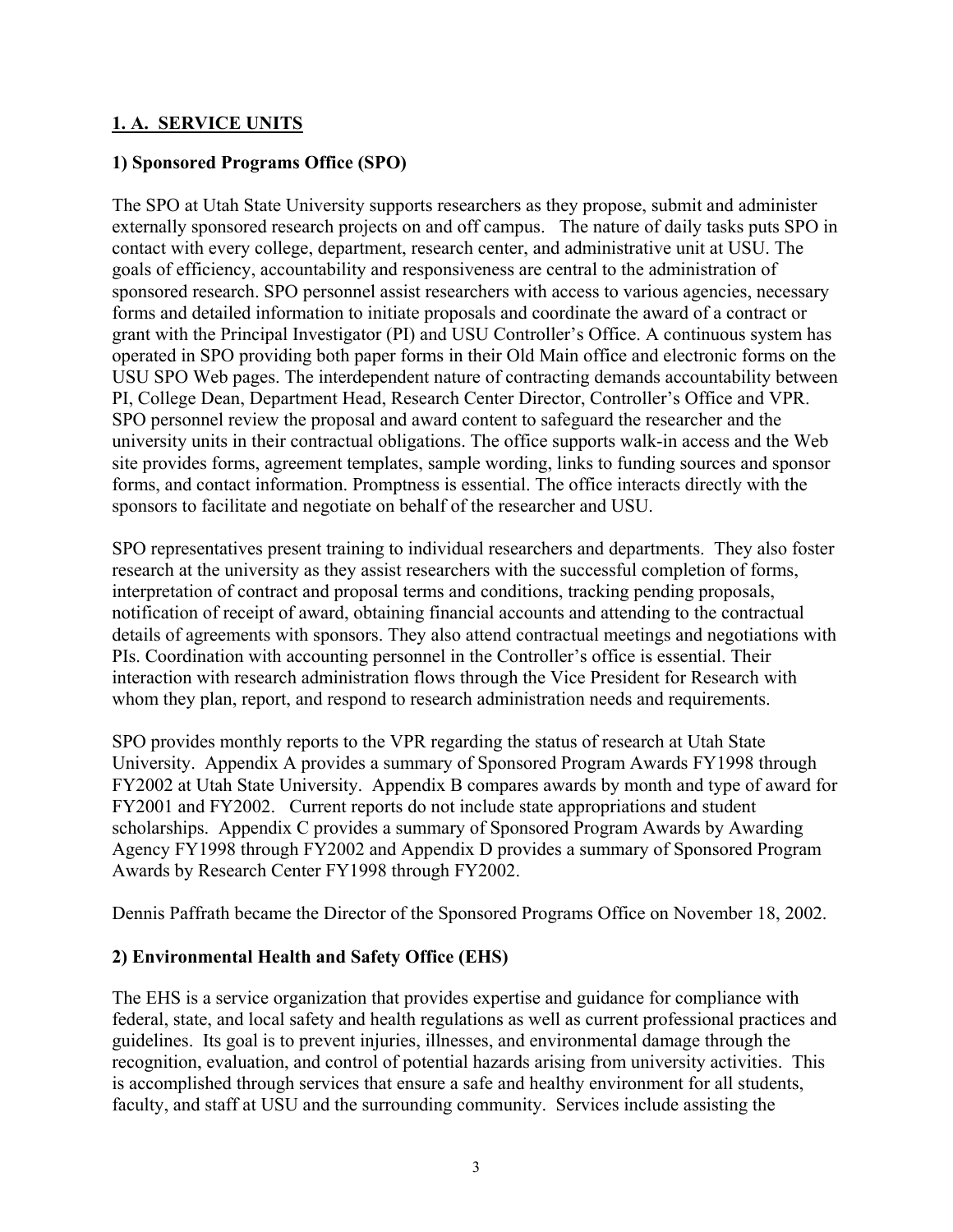university in compliance with regulations and training university personnel and students in appropriate safety measures. General areas of focus include biological, radiological, occupational, and chemical health and safety.

The office interacts with many governmental regulators in the course of normal business, including: Environmental Protection Agency (EPA), State of Utah-Department of Environmental Quality (DEQ), Division of Radiation Control (DRC), Occupational Safety and Health Administration (OSHA), Centers for Disease Control (CDC), and the National Institutes of Health (NIH). Many of these entities perform routine and unannounced inspections, require written programs, documented training, permits, and numerous reports of differing types that the EH&S Office completes for the university.

Responsibilities of the EHS program cross many traditional aspects of the campus community. Major accomplishments for FY2002 included:

- Transported, managed and disposed of approximately 85,200 lbs. of hazardous waste and approximately 4,900 lbs. of radiation waste. Recycled 9,950 lbs. of hazardous materials.
- Provided safety training to approximately 1,500 faculty, staff and students in 25 courses.
- Developed and implemented comprehensive hazardous materials emergency response plan.
- Implemented DuPont STOP hazard recognition and prevention program.
- Developed new employee safety orientation video.

Eric Hansen became the Director of EHS on October 1, 2002.

## **3) Institutional Review Board (IRB)**

The IRB is charged with protecting the rights and welfare of human research participants.All research involving human participants, including unfunded research, must be reviewed in accordance with the Code of Federal Regulations. USU has a Federal Wide Assurance with the National Institutes of Health that commits USU to comply with federal regulations governing human participants in research, and is required for Department of Health and Human Services funded research. This Assurance is renewed every five years.

The IRB consists of volunteer members with diverse experience**,** to provide adequate and comprehensive review of research activities. Regulations require that an IRB have at least one scientist, one nonscientist, and one member not affiliated with the institution; terms are three years unless members volunteer to extend.

USU board members are: Eddy Berry – Sociology, Social Work and Anthropology, Chair; Dr. Russell Hirst – Internal Medicine, Vice Chair and Community Representative; Layne Coppock – Department of Environment & Society; Roy Goodey – nonscientist; Stuart Howell – community representative; Gretchen Gimpel – Department of Psychology; Ron Munger – Department of Nutrition and Food Science; Thorana Nelson – Department of Family and Human Development; Tim Slocum – Department of Special Education & Rehabilitation; Julie Gast – Department of Health, Physical Education and Recreation; and True Rubal – IRB Administrator.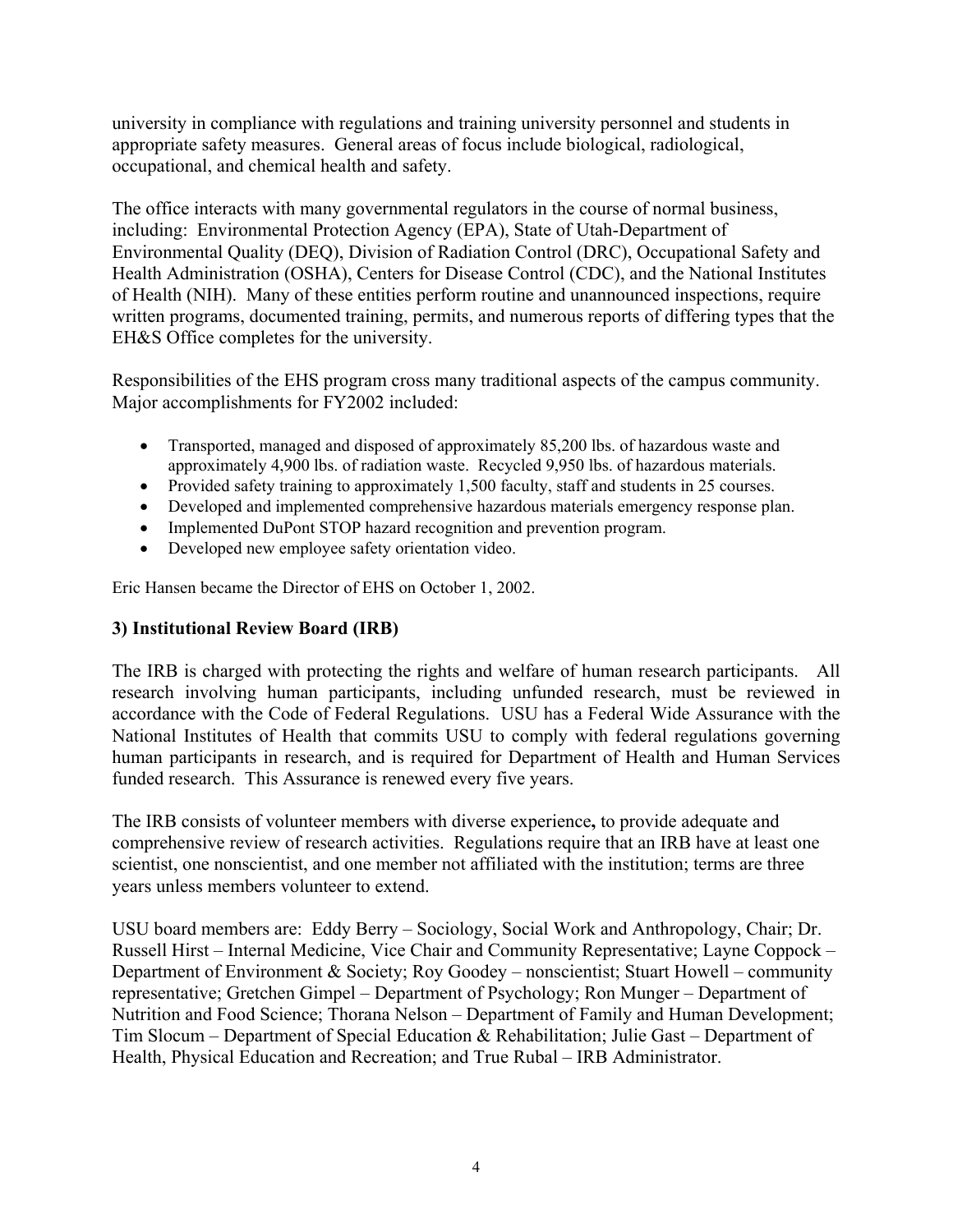The IRB meets monthly to review protocol applications requiring regulatory approval. Certain research protocols do not require full board review and can be classified as "Exempt" or "Expedite." All three kinds of review follow criteria provided in the federal regulations. All ongoing research projects are reviewed yearly; however, if there is more than a minimal risk, the continuation research reviews are more frequent.

 The IRB office documents compliance with federal regulations by maintaining a database of all research protocols submitted and of actions taken by the board. Written policies and procedures established by the board and congruent with federal guidelines have been instituted to address procedures such as yearly continuing review, reporting of adverse events, changes in research methods and objectives, and researchers' conflict of interest. An IRB Handbook is located on the VP for Research web page at www.usu.edu/vpr/policies/irb

The IRB Administrator is actively involved in implementing revised federal procedures, updating USU procedures, and helping to coordinate ethics-in-research training for researchers and IRB members.

Appendix E illustrates IRB activity by the number of research applications by types of review categories from 1998-2002.

## **4) Laboratory Animal Research Center (LARC)**

The LARC is an Association for Assessment and Accreditation of Laboratory Animal Care (AALAC) International accredited, Public Health Service (PHS) assured, and United States Department of Agriculture registered animal research center. The primary mission of the LARC is to support university animal research, testing, and teaching by providing resources for animal procurement, housing, husbandry and care, health care and disposal. Space is also provided for researchers to conduct long-term research. The LARC staff is also a resource for expert information on the use of live animals in research and teaching.

The permanent salaried LARC staff consists of the following: A part-time director (S. Allen, USU faculty member) who is a Utah licensed and USDA accredited veterinarian and an affiliate of the American Association of Laboratory Animal Practitioners; a full-time supervisor (K. Udy) who is a certified Registered Laboratory Animal Technologist; a full-time secretary (A. Cheney) and a part-time animal caretaker (L. Potter). There are also part-time students employed who work in the washroom and provide basic animal care. In exceptional cases, researchers provide part (such as breeding) or all of their own animal care. Our approach to staffing has been that as workload changes part-time student work hours go up or down. The full-time supervisor (Udy) and secretary (Cheney) are shared with the Institutional Animal Care and Use Committee (IACUC).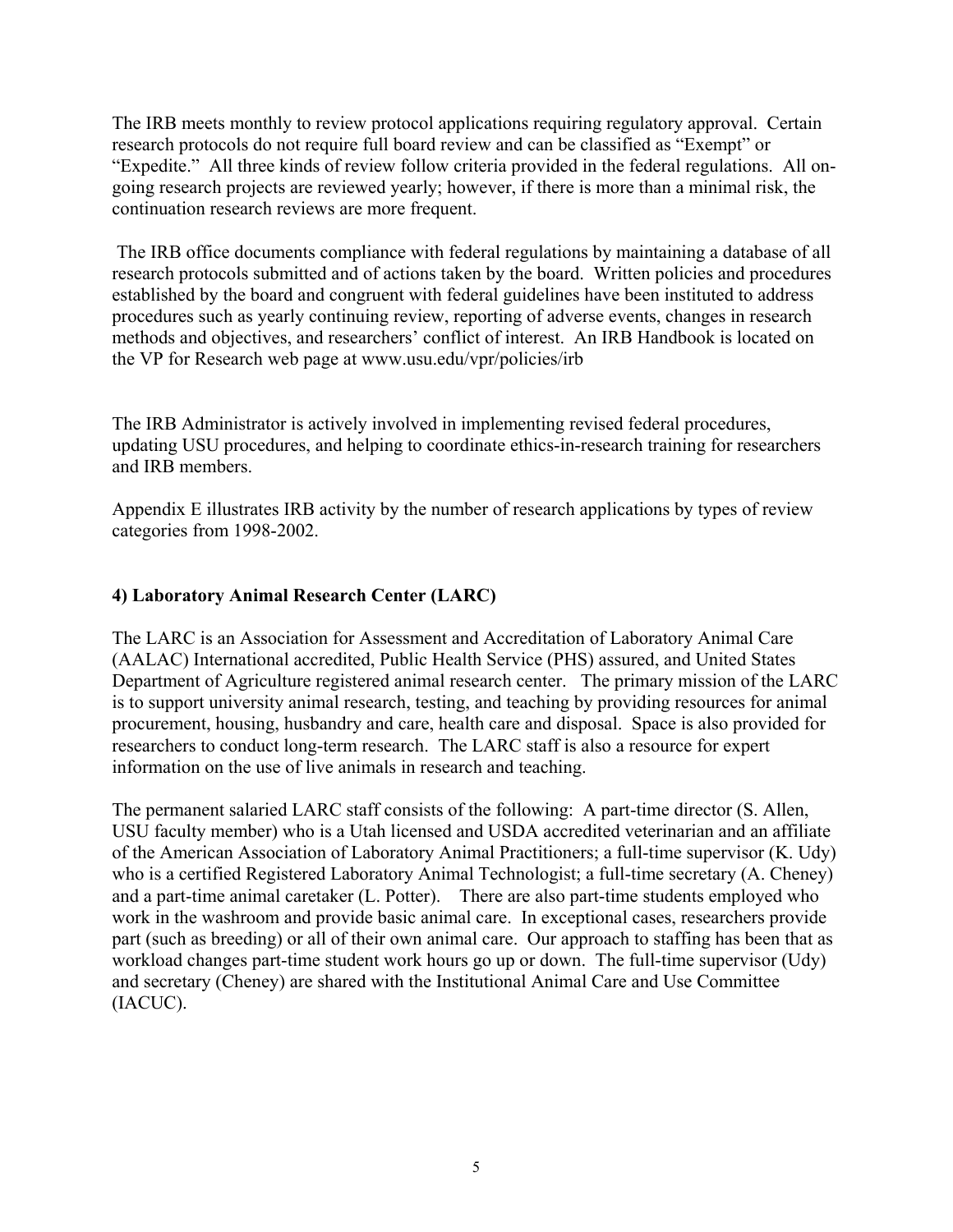Major accomplishments for FY2002 included:

- Maintained AAALAC International Accreditation, PHS Assurance and USDA Registration.
- Completed remodel of Room 146 into a BSL-3 laboratory to house the research work of Dr. Walther Ellis of the USU National Center for Design of Molecular Function. Support functions including autoclaving, gown-up and decontamination areas were also remodeled.
- Security systems were upgraded by the installation of 24 hour per day video monitoring and installing a palm recognition system for personnel on the security entrance.

# **1.B. STRATEGIC UNITS**

## **1) Utah State University Innovation Campus**

The USU Innovation Campus master building plan is underway. Measures that have been identified for improvement include securing highly respected anchor tenants and increasing acreage from 38 acres to 150 acres through land acquisitions. In addition to SDL's Calibration and Optics Laboratory (dedicated November, 2002), two more buildings are on the drawing board for the Innovation Campus. A Biomolecular building and an Administration building are scheduled to begin construction in the spring of 2003, which will add an additional 65,000 square feet to the Innovation Campus.

The Utah State University Innovation Campus is committed to developing an effective working environment for state of the art technology enterprises, research institutes, and laboratories. Its "campus style" business environment facilitates collaboration and alliances among tenants, faculty, students, business, industry, and government to foster world-class technology clusters. Within these clusters, partnerships are formed to build long-term economic benefits for the University and the State of Utah.

The Utah State University Innovation Campus is home of the new Smart Site Building, that officially opened in February, 2002. Smart Sites, one of seven statewide, support Governor Leavitt's Utah Technology Alliance that provides an environment for state of the art training, outsourcing services, employment opportunities, high-capacity/high-speed telecommunications bandwidth, and internships for students. The SDL Calibration and Optics Laboratory and the Smart Sites provide exposure for the Innovation Campus on a national level with business, industry, and government entities.

## **2) Office of Technology Management and Commercialization (OTMC)**

The OTMC complements the research activities of USU and promotes the University's outreach by developing and commercializing technologies for public use and benefit, potentially providing additional income to the University and its partners.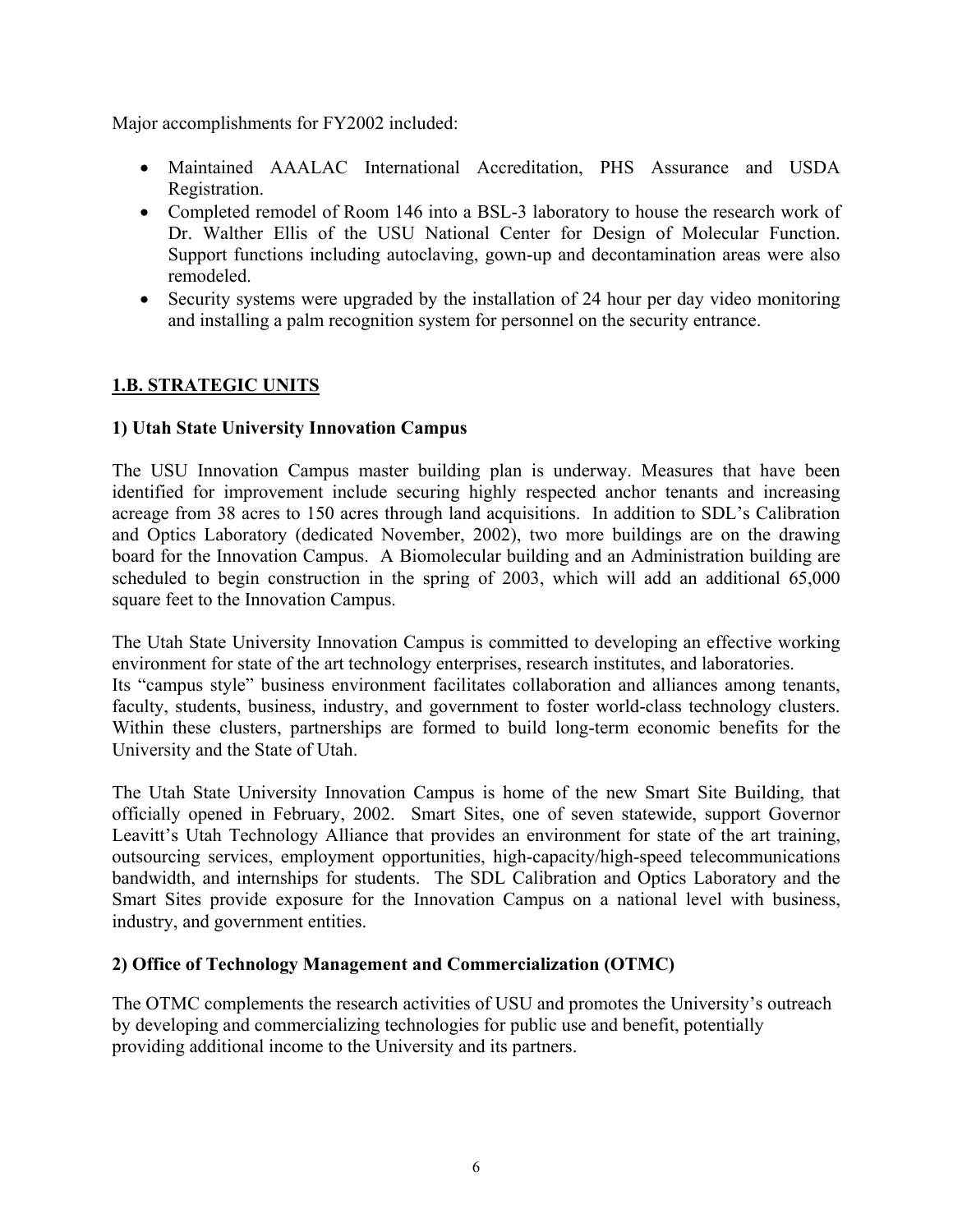A Memorandum of Understanding was signed between USU and USU Research Foundation that conveyed management responsibility for the OTMC effective January 14, 2002. This action was based on a recommendation from a task group appointed by the Vice President for Research. The Research Council unanimously endorsed the recommendation on November 29, 2001. A new Director, Steve Kubisen, was hired in April, 2002.

The charts in Appendix F reflect major technology management indicators for the fiscal year ending June 2002. As noted, the number of YTD disclosures in the current year (39) is higher compared to the year before (38). USU's patenting activity increased by 40%; and there were 82 technologies licensed through June 2001 versus 76 licensed through June 2002. Licensing and royalty revenues were lower at the end of June this year (\$280,381) compared to the year before (\$304,186).

# **2. RESEARCH COUNCIL MEMBERSHIP AND FUNCTIONS**

The Research Council provides advice and recommendations to the Vice President for Research. Additionally, members of the Council provide direct and important channels of communication between researchers and those who make decisions affecting research at USU. Members of the Research Council are college deans or their representatives, and selected center/lab directors as specified by the code of policies and procedures. Appendix G is a current membership list of the University Research Council. This group meets about once a month to discuss and make recommendations on research issues.

Major issues addressed by the Research Council in FY2002 included:

| September 2001 | Intellectual Property Policy revisions were made, with the change<br>on royalty distribution being advantageous to inventors.<br>Significant progress was made regarding the USURF Cooperative<br>Agreement. A draft proposal was created for an INRA<br>collaborative doctoral program in subsurface science. A task force<br>was organized to make recommendations regarding a formal<br>proposal submitted by USURF to manage OTMC.                                                                                                                                                                                                                                          |
|----------------|---------------------------------------------------------------------------------------------------------------------------------------------------------------------------------------------------------------------------------------------------------------------------------------------------------------------------------------------------------------------------------------------------------------------------------------------------------------------------------------------------------------------------------------------------------------------------------------------------------------------------------------------------------------------------------|
| October 2001   | The Genomics Center Task Force reported about various issues<br>including possible funding and operating models. Two committees<br>were formed for an INRA graduate program, with a goal of seeing<br>the program in operation by fall 2002. Various updates regarding<br>the Research Park were given including a name change to<br>Innovation Campus and meetings in Germany to explore potential<br>opportunities. In order to maximize $F \& A \cos t$ recovery, an<br>outside consulting firm was hired to perform componentization of<br>buildings. President Hall and Charles Watt signed a cooperative<br>agreement between the University and the Research Foundation. |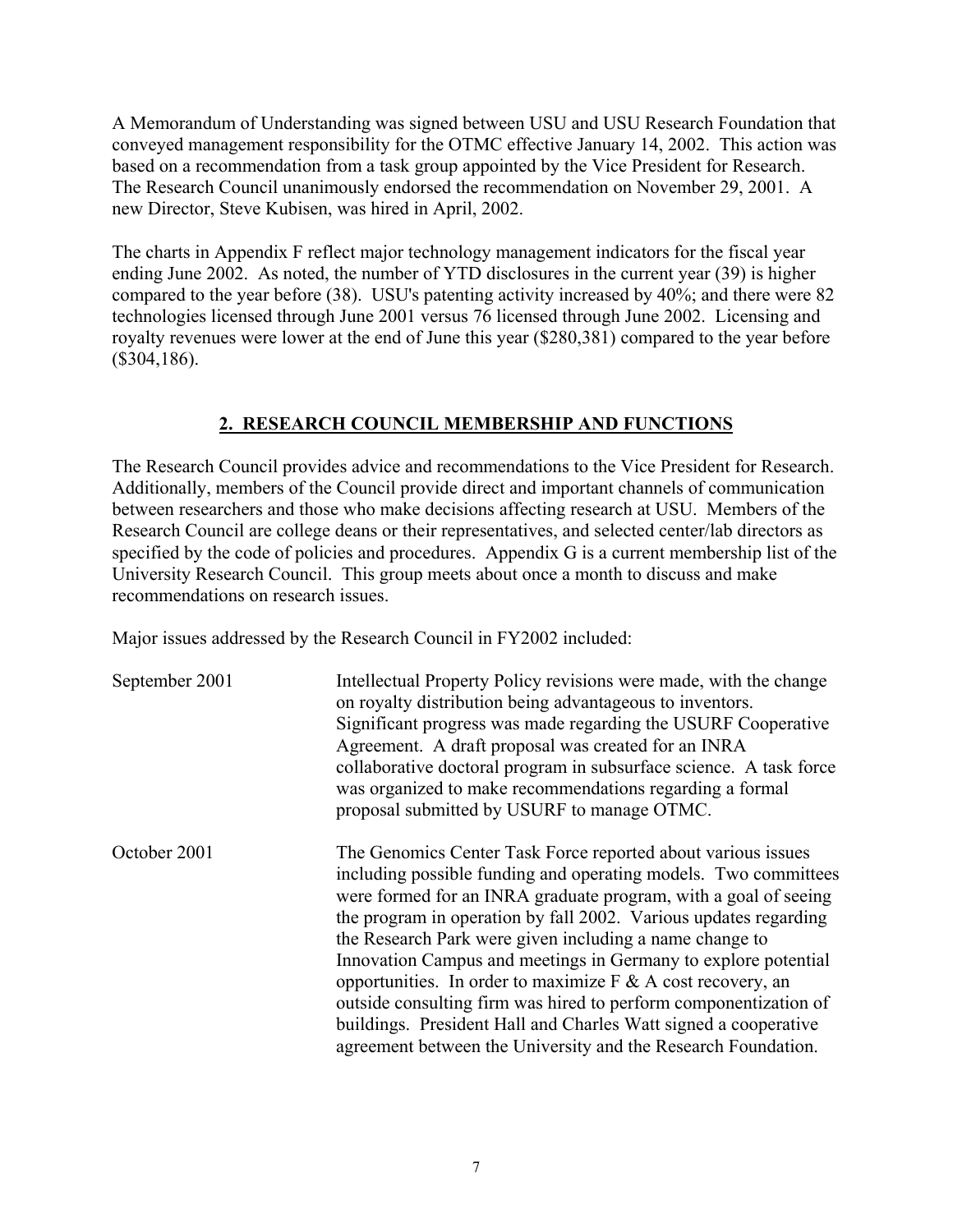| November 2002 | The OTMC task force recommended that USURF manage the<br>OTMC. After two dissenting votes and further discussion, the<br>decision was unanimous in the affirmative. A rough draft of the<br>VPR compact plan was distributed. Over \$8M of $F \& A$ remains<br>unspent in hundreds of accounts across campus. Following poor<br>attendance at a general research forum, it was decided to change<br>the focus to department and center visits.                                                                                                                                                                                                                                                                   |
|---------------|------------------------------------------------------------------------------------------------------------------------------------------------------------------------------------------------------------------------------------------------------------------------------------------------------------------------------------------------------------------------------------------------------------------------------------------------------------------------------------------------------------------------------------------------------------------------------------------------------------------------------------------------------------------------------------------------------------------|
| February 2002 | Following a recommendation that the USURF manage the OTMC,<br>an MOU was written to clarify how various aspects of the<br>agreement would be carried out. The Facilities committee drafted<br>a master list that identified needed research equipment and<br>facilities campus-wide. The Compact Plan was considered<br>excellent by President Hall, but additional features are needed such<br>as sections on Federal Relations and Innovation Campus.<br>Showcasing Undergraduate Research was changed from a one-day<br>to a one-month event. The implications of a federal regulation,<br>ITAR (International Traffic and Arms Regulation), regarding the<br>agreement between USU and USURF were discussed. |
| April 2002    | The Genomic Center Task Force endorsed the idea of a genomic<br>center at USU. The committee also suggested a more formal task<br>force be created to carry on the initiative and to more specifically<br>address pressing issues. A proposal for a revision on Royalty<br>Policy was put on hold pending further information. Upon<br>discovering that no mission statement exists for the VPR, a request<br>was made to have one developed. Various issues involving INRA<br>were discussed.                                                                                                                                                                                                                   |
| May 2002      | Preparations were discussed involving the visit of 8 NIH<br>representatives to perform a proactive compliance site visit (not an<br>audit) at USU. Chairs of committees made plans to meet on May<br>15 for further preparation. Russ Price reported on his attendance at<br>a Conflict of Interest (COI) conference and a committee was<br>formed to prepare a draft of the revised policy. Changes in budget<br>issues and F & A collections were addressed and modified. The<br>Research Facilities Committee reported that the \$19M Research<br>Revenue Bond would be used for the three USURF buildings as<br>originally envisioned.                                                                       |
| June 2002     | Revised CURI guidelines were discussed. SDL's Research and<br>Development program was reviewed. Research Council agreed to<br>increase Research Graduate Student Fellowships to \$15,000<br>beginning FY2004. A presentation concerning Innovation Campus<br>developments and Smart Sites was made. The ad hoc Conflict of                                                                                                                                                                                                                                                                                                                                                                                       |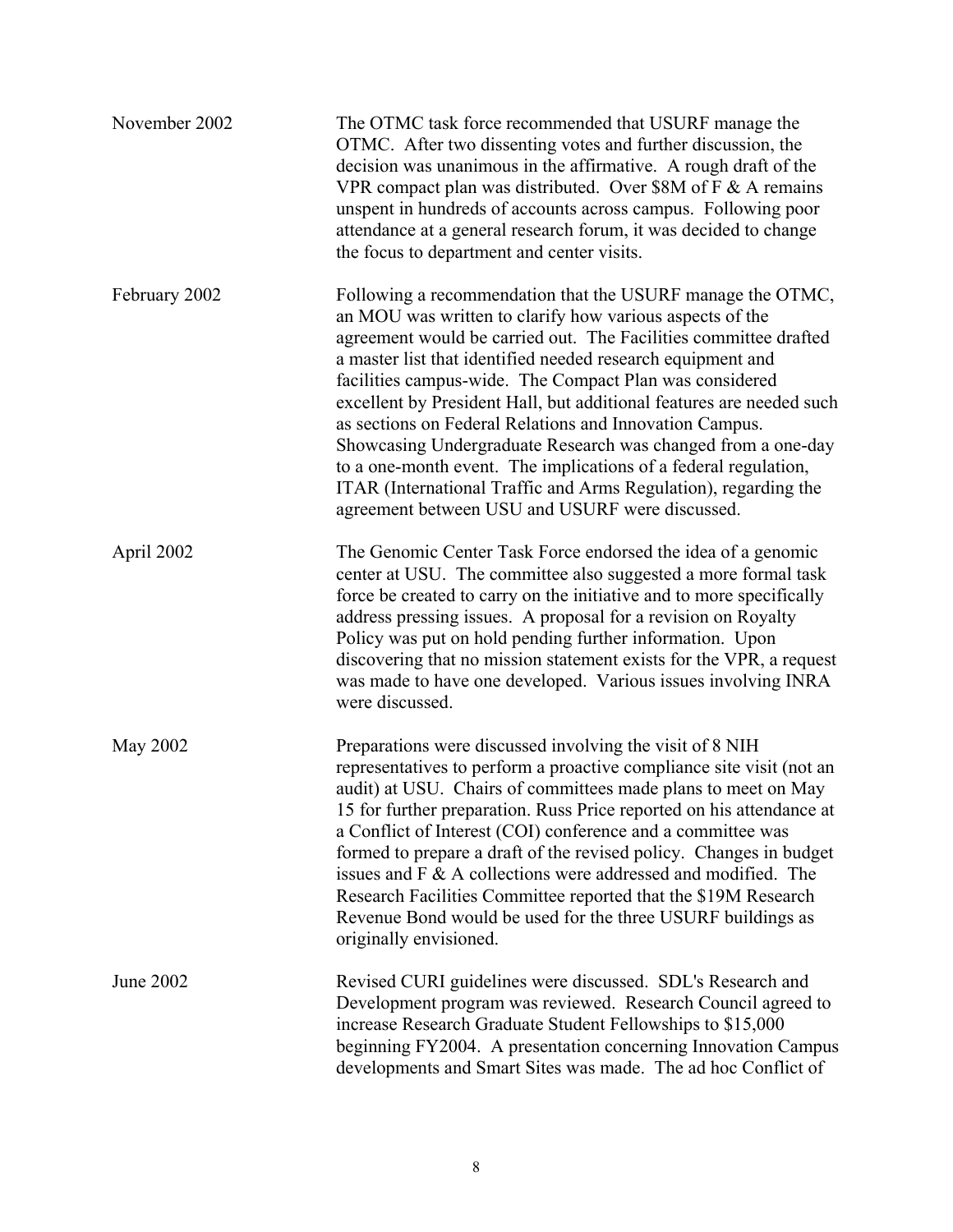Interest committee is reviewing current USU policy and will bring its recommendations before the Council.

During the past year, the VPR and Research Council also identified specific operational priorities that have served to focus and guide efforts in the VPR office. These strategic priorities highlight areas of concerted attention.

- 1. Strengthen and develop major research clusters and initiatives.
- 2. Develop Office of Technology Commercialization into a strong service unit for inventors and a revenue generating enterprise for USU.
- 3. Shift Research Park toward Innovation Campus emphasizing partnerships.
- 4. Increase indirect cost recovery.
- 5. Create credible reports of research related activities

# **3. USE OF FACILITIES AND ADMINISTRATION FUNDS AT USU, FY2000-2001**

Appendix H is a report compiled by the Controllers Office that summarizes the amount of F&A generated in FY2001-02 by department; 30% returned to the cost center; and allocations of 70% held centrally in the VPR.

The graph in Appendix I compare F&A revenues generated by, and allocations from all VPR sources to USU colleges.

# **4. CURRENT AND FUTURE RESEARCH ISSUES AT USU**

Listed below are selected 2001-2002 initiatives undertaken in the Vice President for Research Office.

1) Improve Reporting of USU Research Activity at USU. The VPR, in cooperation with the Controllers Office, have developed reports that reflect total research expenditures at USU utilizing NSF definitions. This will facilitate comparison of USU and peer institutions. The pie chart in Appendix J summarizes total research expenditures for scientific and engineering research expenditures and nonscientific and engineering research expenditures for FY2002. Appendix  $\overrightarrow{K}$  is a graph that illustrates research expenditures from federal and nonfederal sponsors for the past five years. FY2002 was the first year that nonscientific and engineering research expenditures data was available; it is included in the graph.

2) Strengthen the Biomolecular Systems Research Cluster. USU's existing strengths in agriculture, engineering, science, natural resources, and biotechnology need to be integrated with vigorous new activities in genomics/proteomics to synergize and advance USU research in these areas. In September, Bart Weimer was appointed Interim Director of the Biotechnology and Genomics Research Center, and in October Daryll Dewald was appointed Associate Director for Research.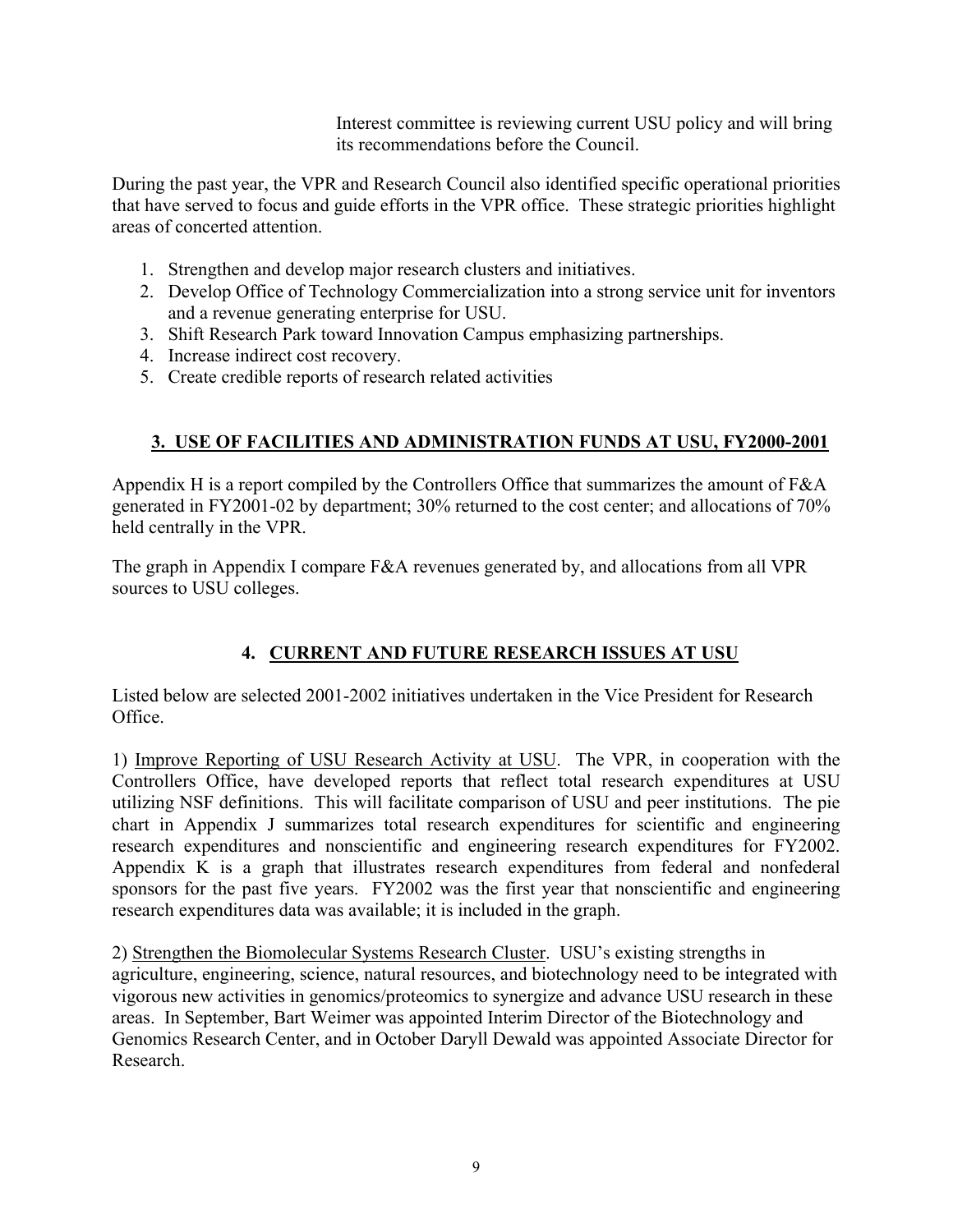3) Increase Research Activities for Undergraduate Students. The VPR provides support for undergraduate research grants through Undergraduate Research and Creative Opportunities (URCO) with a similar program under development for minority students. The VPR supports Posters on the Hill for undergraduate students to present research at the State Capital (22 students) and Washington, D.C (2 students). The VPR also provided support for undergraduate students (6) to participate at the National Conference for Undergraduate Research.

4) Build the Sponsored Programs Office (SPO) to Upgrade Services. The Contract/Grants Office title was change to Sponsored Programs Office to reflect the expanded vision for this office. Two professional contract specialist positions were added to bolster support to USU's departments and colleges. Additionally, a search was begun in April 2002 for a new Director. Dennis Paffrath was selected as the new director of SPO; he began November 18.

5) Build partnerships with regional research institutions**.** USU can more effectively grow research programs by forming partnerships that help leverage expertise and resources. USU's relative isolation and lack of state support are problems that can be helped, to some extent, by collaborating with partners who provide complimentary strengths and larger scale funding opportunities. The Inland Northwest Research Alliance, Pacific Northwest National Labs and Technology to Market are specifically identified groups with which USU should form stronger partnerships. Ron Sims was appointed as USU's INRA Campus Coordinator; and Brent Miller and Daryll Dewald are exploring connections with PNNL.

6) Increase Recovery of Facilities and Administrative (F&A) Costs. F&A recovery is an important resource to USU's research program. The negotiation environment under the cognizance of the federal Office of Naval Research requires a much more rigorous process for establishing F&A rates than was previously developed when the National Institute for Health was the cognizant agency for USU. Further development of the F&A cost study and rate proposal processes will yield a more complete recovery of the total F&A costs expended in support of sponsored programs at USU. In addition to improving the F&A cost study and rate proposal processes, USU will employ other strategies to provide a more complete return of F&A costs.

7) Distribution and Use of Facilities and Administration (F&A Funds) are critically important to support USU research.The recovery and distribution of F&A funds must be an integral part of the research future of USU. The university has discretion in the expenditure of F&A funds but their intent is to be a means of maintaining a competitive edge for USU in scientific research. The primary purpose of returning F&A funds to faculty members is to assist them in securing additional external research funding and provide the support needed by research faculty and other faculty generating scholarly works.

The judicious use of these funds can ensure continuation of quality research programs through maintaining cutting edge facilities and support to successful principal investigators and program directors. Wise distribution of F&A funds from the Vice President for Research will lead to a stronger, comprehensive university and to higher quality teaching and graduate education programs. All F&A funds invested in faculty, departments and colleges will be made with the expectation of a solid return on investment. A subcommittee of the Research Council, chaired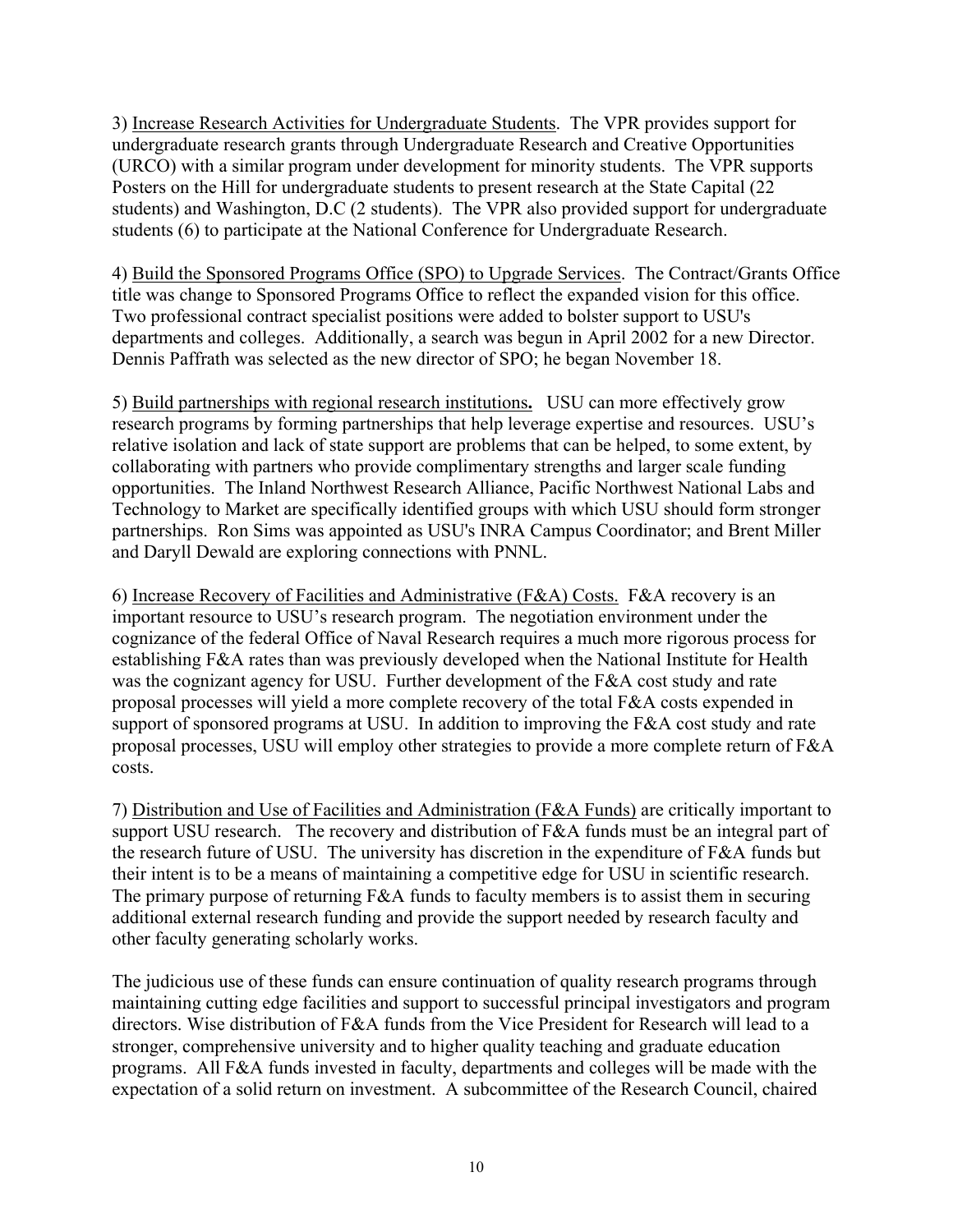by Scott Hinton, has studied F&A recovery and distribution during the fall and will make recommendations to the Research Council in December.

8) Continue support of the New Faculty Research Grant and Community/University Research Initiative Programs to provide research opportunities to new faculty and to continue fostering research projects that are important to Utah and its communities.

9)Improve Federal Relations Process. The VPR has strengthened USU's presence in Washington, D.C. by meeting monthly with our governmental representatives, funding agencies, and alumni in the Washington, D.C. area. Additionally, the VPR has developed a systematic process of coordinating congressional requests. Requests will be discussed and prioritized here on campus in an effort to increase our chances of obtaining earmarks and increase their amounts.

10) Improve Marketing Process. Research is being marketed by an intern who coordinates and develops press releases about our research faculty. A VPR Dashboard was also developed to compare research performance indicators. (Appendix L) The VPR office also is working to create an impact statement of USU research, showing that research is a good investment for its various constituents, including the university community, Cache Valley, and Utah. A report, "Research Matters" will document the benefits of research, both economic and academic. In conjunction with "Research Matters", a DVD will showcase the value of research at Utah State University.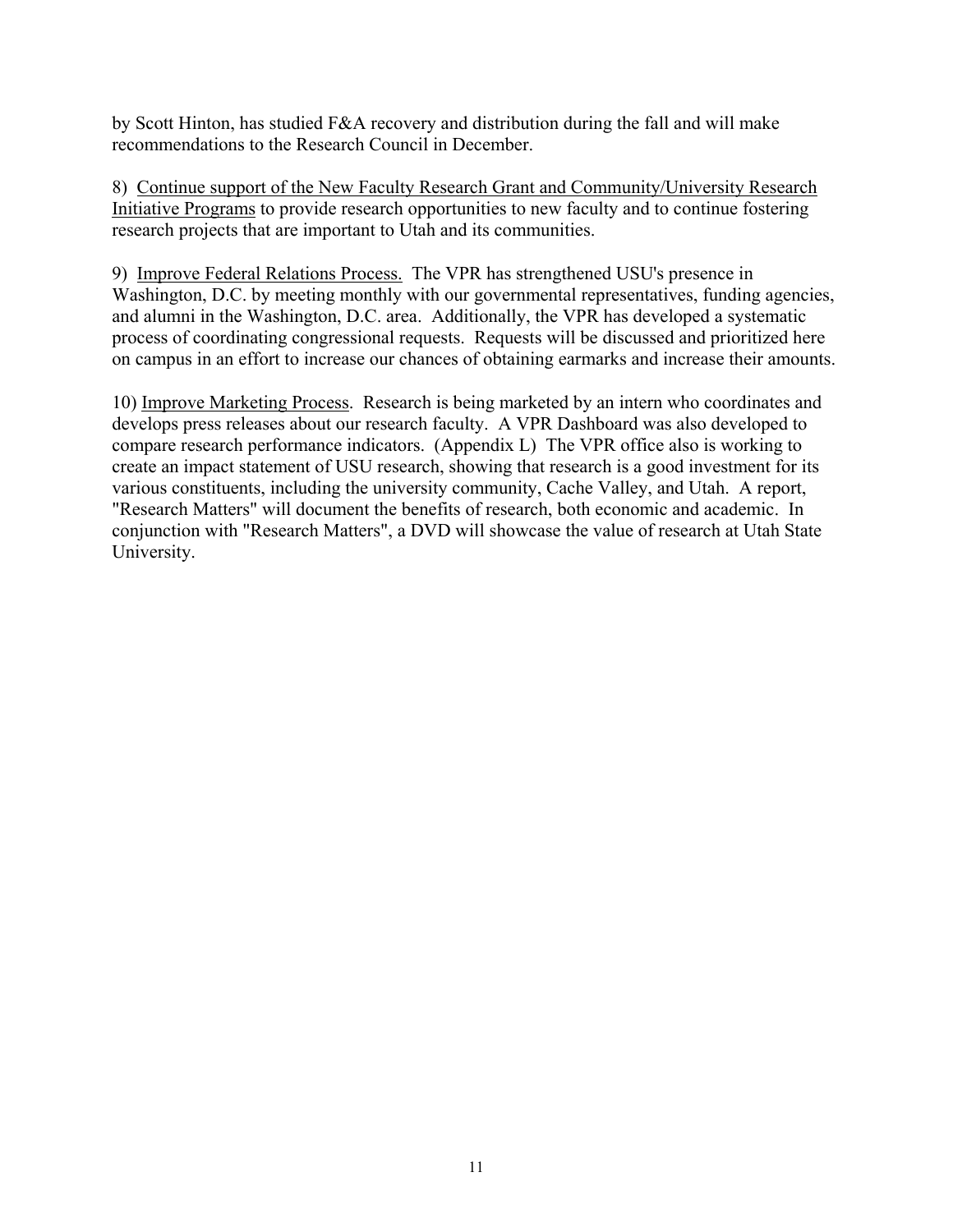#### APPENDIX A

| SPONSORED PROGRAM CONTRACT/GRANT AWARDS |
|-----------------------------------------|
| BY COLLEGE <sup>1</sup>                 |

|                                         | 1997-98     | 1998-99       | 1999-00     | 2000-01       | 2001-02          |
|-----------------------------------------|-------------|---------------|-------------|---------------|------------------|
| Agriculture                             | 10,477,457  | 22,665,862    | 26,422,729  | 34,914,108    | 29,550,795       |
| <b>Business</b>                         | 957,326     | 542,348       | 1,089,813   | 592,957       | 1,548,946        |
| Education                               | 14,516,586  | 16,678,868    | 16,770,441  | 18,454,329    | 17,049,144       |
| Engineering                             | 51,591,511  | 42,476,188    | 57,649,644  | 62,138,968    | 46,574,786       |
| Family Life                             | 4,395,418   | 5,991,602     | 6,117,590   | 5,954,646     | 5,699,388        |
| <b>HASS</b>                             | 360,674     | 921,216       | 846,020     | 482,943       | 518,329          |
| Natural Res.                            | 8,776,017   | 7,504,784     | 7,411,299   | 10,340,870    | 11,045,630       |
| Science                                 | 7,381,763   | 7,959,141     | 7,811,723   | 9,605,426     | 11,011,637       |
| Other                                   | 11,237,348  | 24,495,608    | 20,298,524  | 26, 352, 552  | 4,580,296        |
| Jointly Admin.<br>Programs <sup>2</sup> | (2,762,693) | (4, 144, 981) | (3,614,917) | (4,010,391)   | (4,274,292)      |
| <b>TOTAL</b>                            | 106,931,407 | 125,090,635   | 140,802,866 | \$164,826,408 | $$123,304,657^3$ |

<sup>1</sup> College awards include centers most closely aligned with that college. (See Appendix D for Center totals.)

 $2$ Award totals for jointly administered programs are reflected in the totals of both colleges involved with these programs. The amount in the jointly administered programs category is an accounting function designed to eliminate double counting of awards.

<sup>3</sup> Beginning in July 2001, scholarships, fellowships, and state appropriations for research are not included in total awards figure.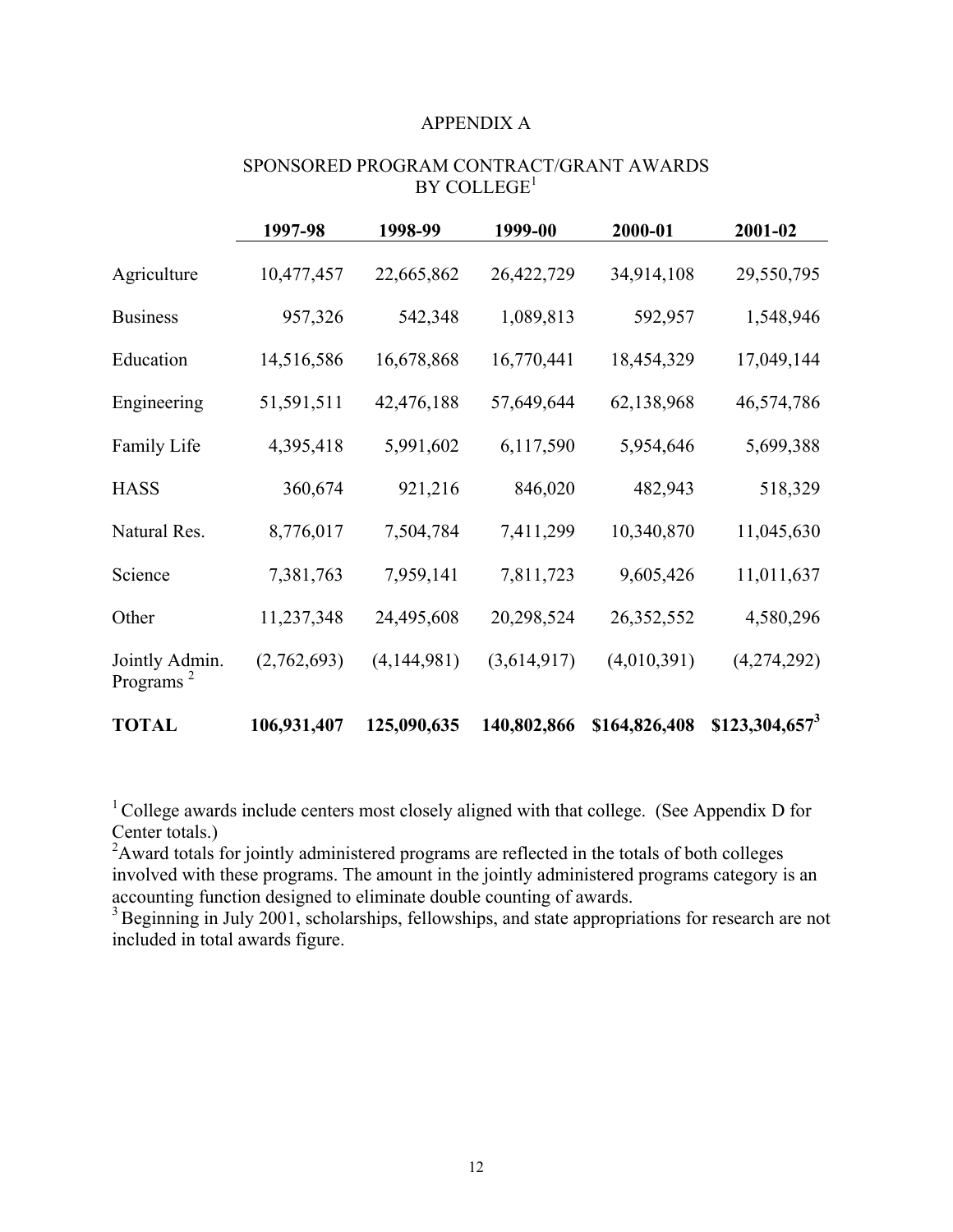## APPENDIX B



**Utah State University Sponsored Program Awards**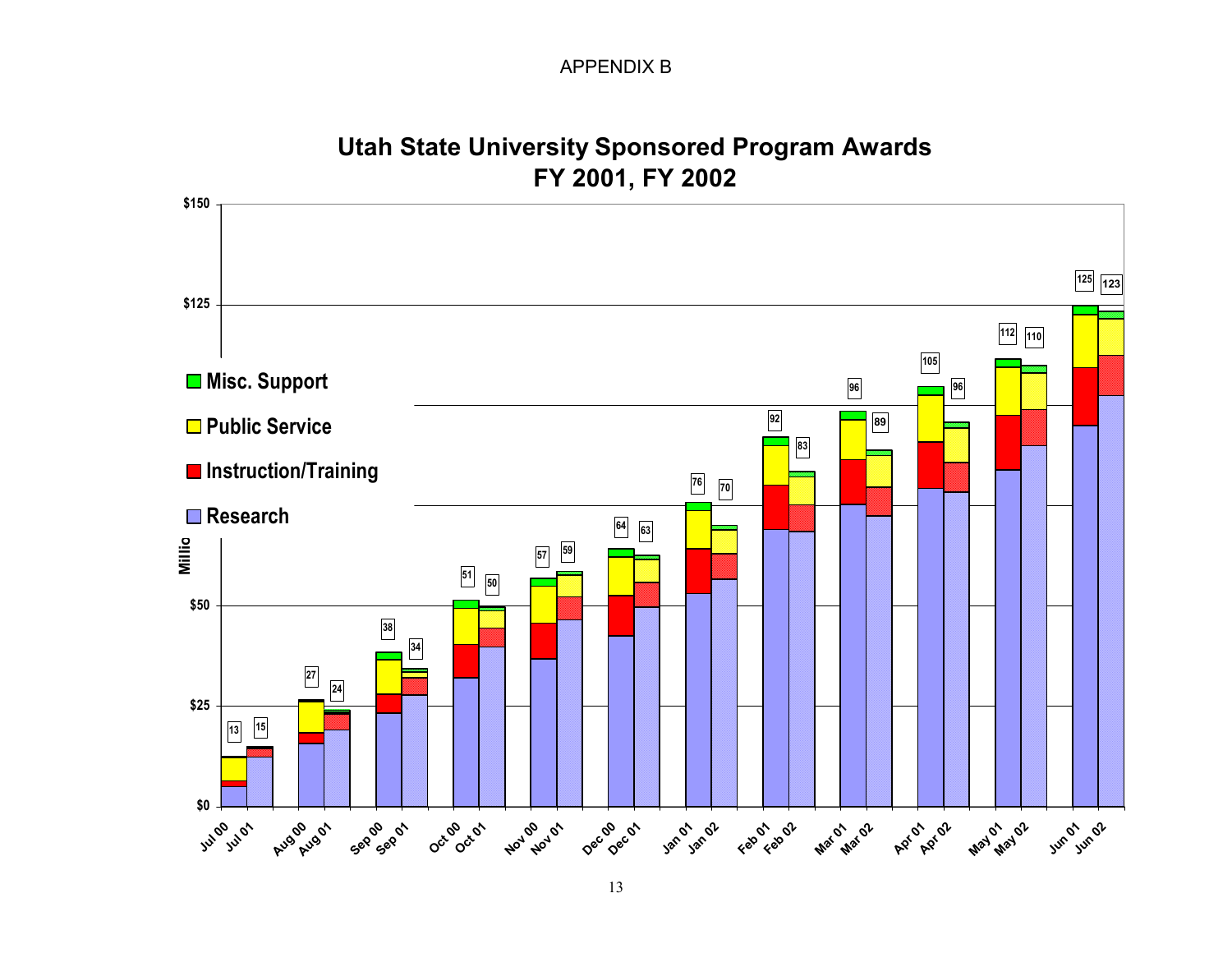#### APPENDIX C

## **SPONSORED PROGRAM CONTRACT/GRANT AWARDS BY FEDERAL SPONSORING AGENCY (IN DOLLARS)**

|                                             | FY97-98       | FY98-99       | FY99-00       | FY00-01       | FY01-02          |
|---------------------------------------------|---------------|---------------|---------------|---------------|------------------|
|                                             |               |               |               |               |                  |
| Department of Agriculture                   | 6,412,452     | 5,983,764     | 6,707,558     | 9,186,883     | 13,230,864       |
| Department of Defense                       | 25,052,286    | 24,269,457    | 25,219,117    | 35,826,126    | 24,813,442       |
| Department of Education                     | 14,540,602    | 20,754,246    | 17,670,996    | 23,051,008    | 7,218,705        |
| Department of Health and Human Services     | 5,928,222     | 6,616,663     | 8,323,618     | 9,464,566     | 11,777,999       |
| Department of the Interior                  | 2,288,929     | 2,193,711     | 2,163,742     | 4,293,360     | 2,313,308        |
| Department of State                         |               |               |               | 2,901,385     | 118,000          |
| <b>Environmental Protection Agency</b>      | 767,318       | 512,079       | 150,000       | 1,620,279     | 221,165          |
| National Aeronautics & Space Administration | 14,150,731    | 9,525,668     | 4,136,181     | 8,677,958     | 17,160,138       |
| <b>National Science Foundation</b>          | 3,037,952     | 4,666,874     | 3,505,830     | 3,625,487     | 5,505,662        |
| State Agencies & Others <sup>1</sup>        | 34,752,916    | 50,568,174    | 72,925,824    | 66,179,358    | 40,945,374       |
|                                             |               |               |               |               |                  |
| <b>TOTAL</b>                                | \$106,931,407 | \$125,090,635 | \$140,802,866 | \$164,826,409 | $$123,304,657^2$ |

<sup>1</sup>This number is a composite of international banks, state agencies, other federal agencies, local agencies, private industry, and others. <sup>2</sup>Beginning in July 2001, scholarships, fellowships, and state appropriations for research are not included in total awards figure.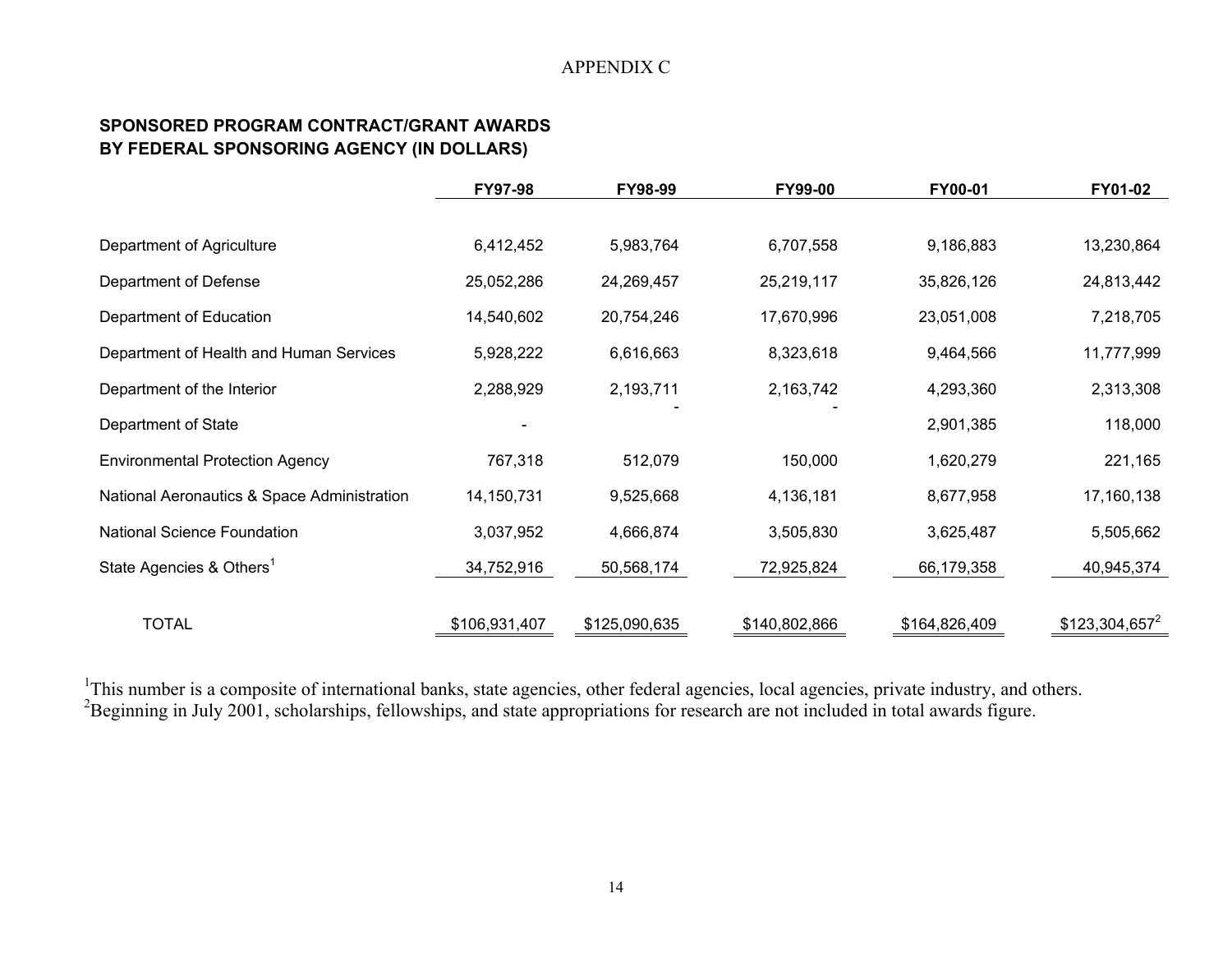#### APPENDIX D

#### **UTAH STATE UNIVERSIY SPONSORED PROGRAMS OFFICE**

#### **AWARDS BY RESEARCH CENTER FY 1997-98 TO FY 2001-02**

| <b>RESEARCH</b>                                                                 |                  |                  |                  |                  |                  |
|---------------------------------------------------------------------------------|------------------|------------------|------------------|------------------|------------------|
| <b>CENTER</b>                                                                   | FY 97-98         | FY 98-99         | FY 99-00         | FY 00-01         | FY 01-02         |
| Ag. Experiment Station                                                          | \$10,946,748.00  | \$21,992,017.00  | \$24,589,158.00  | \$27,476,982.25  | \$14,903,294.19  |
| Biotech. Center                                                                 | \$346,147.00     | \$200,829.00     | \$222,821.00     | \$86,719.24      | \$330,631.00     |
| CASS                                                                            | \$1,291,898.00   | \$1,631,627.00   | \$1,399,997.00   | \$1,475,352.00   | \$1,918,084.33   |
| <b>CPD</b>                                                                      | \$8,473,047.00   | \$10,757,101.00  | \$10,165,109.00  | \$12,147,879.61  | \$9,113,732.95   |
| Center for Space Eng.<br>(Beginning FY2002, USURF reassigned reporting centers) | \$179,704.00     | \$216,764.00     | \$235,466.00     | \$115,643.44     | \$54,468,720.79  |
| <b>Cooperative Extension</b>                                                    | \$1,890,376.00   | \$6,022,864.00   | \$7,503,883.00   | \$7,212,896.83   | \$4,930,560.34   |
| Ecology                                                                         | \$1,551,007.00   | \$3,586,842.00   | \$2,672,462.00   | \$3,824,961.00   | \$2,850,886.00   |
| Eng. Experiment Station                                                         | \$2,914,657.00   | \$363,473.00     | \$4,581,571.00   | \$10,817,261.10  | \$1,409,387.01   |
| <b>International Programs</b>                                                   | \$296,200.00     | \$123,000.00     | \$364,475.00     | \$0.00           | \$0.00           |
| Provost                                                                         | \$0.00           | \$0.00           | \$0.00           | \$0.00           | \$68,247.14      |
| Univ. Research & Training                                                       | \$37,258,963.00  | \$43,197,562.00  | \$39,597,968.00  | \$45,700,859.61  | \$29,206,789.85  |
| <b>USU Research Foundation</b>                                                  | \$38,729,936.00  | \$33,513,674.00  | \$41,356,205.00  | \$49,533,821.60  | \$21,811.28      |
| <b>Remote Sensing</b>                                                           | \$0.00           | \$368,823.00     | \$978,141.00     | \$1,685,865.75   | \$524,426.90     |
| Utah Water Research Lab.                                                        | \$3,052,724.00   | \$3,181,260.00   | \$7,135,611.00   | \$4,748,166.33   | \$3,558,084.99   |
| <b>Total USU</b>                                                                | \$106,931,407.00 | \$125,155,836.00 | \$140,802,867.00 | \$164,826,408.76 | \$123,304,656.77 |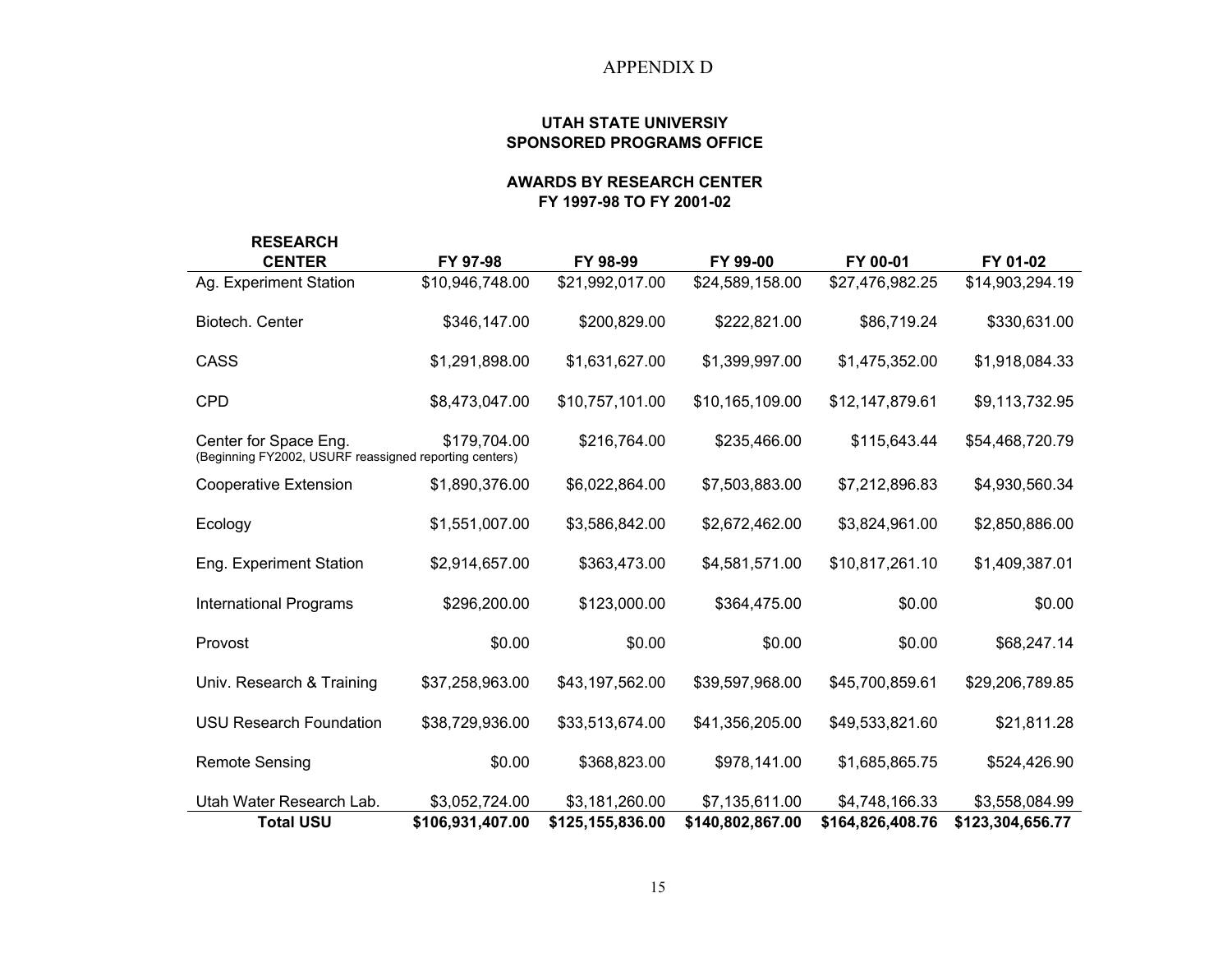APPENDIX E



# **Institutional Review Board (IRB) Research Projects Approved by Category and Total**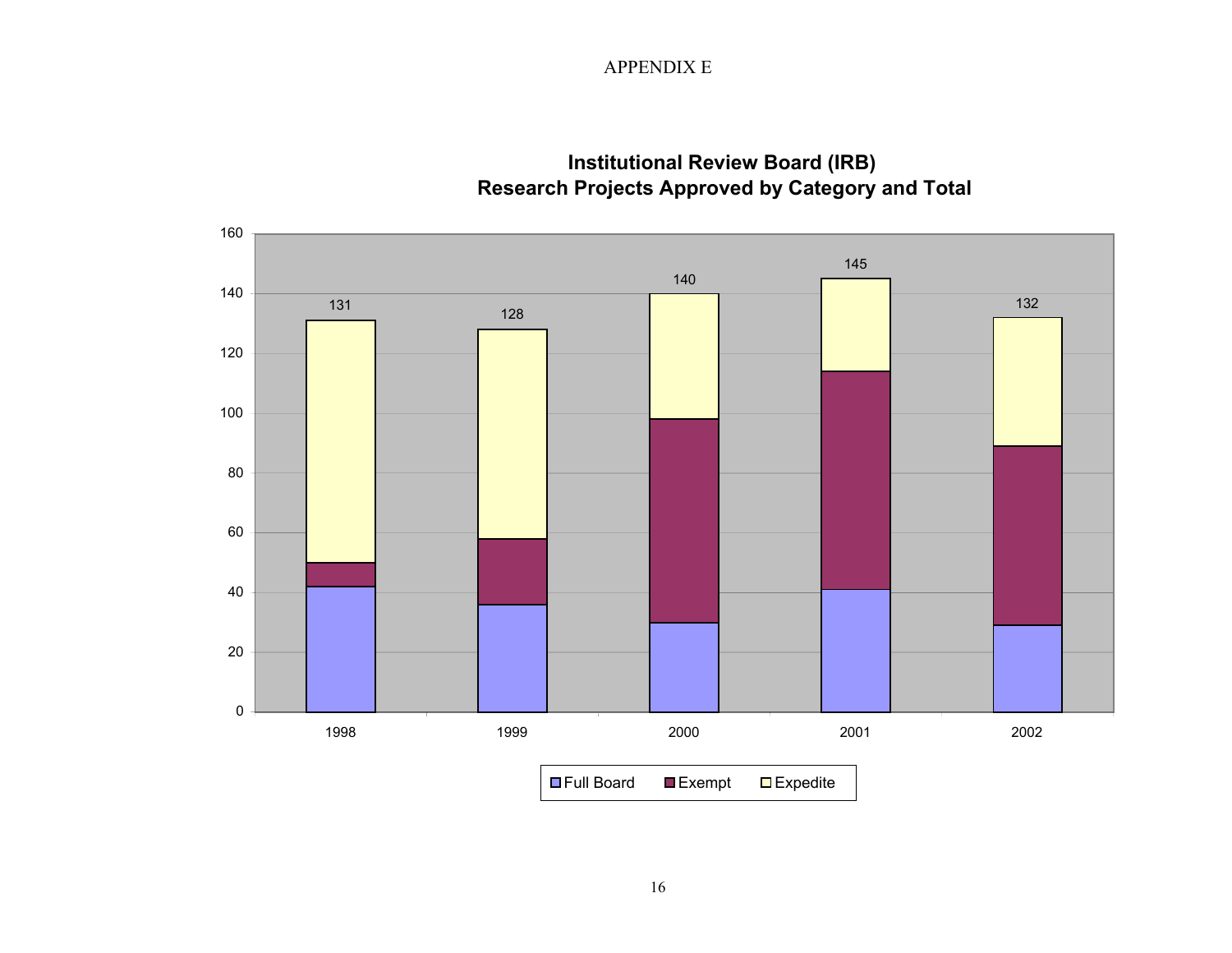# APPENDIX F



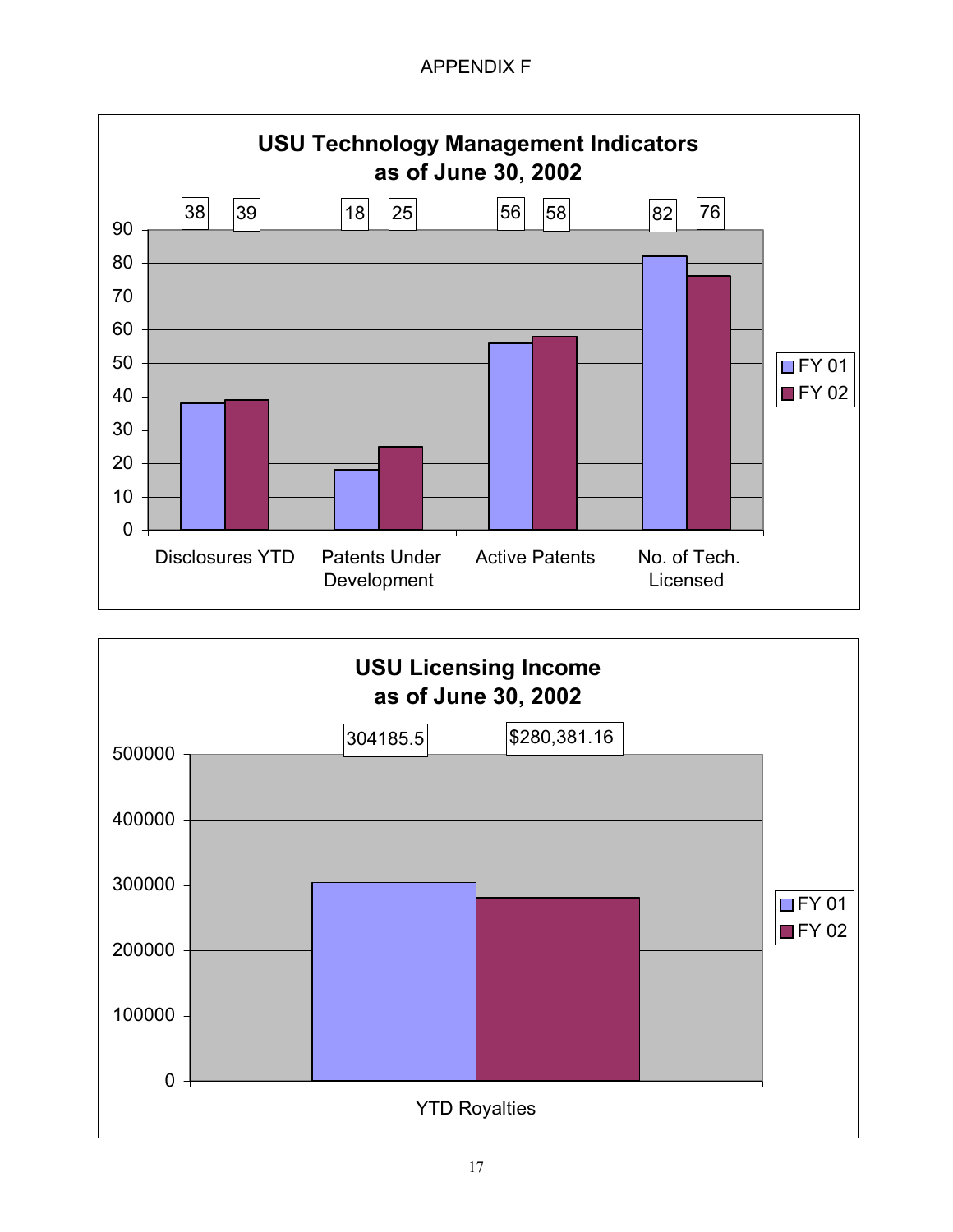# APPENDIX G

# UNIVERSITY RESEARCH COUNCIL Membership (2002-2003)

|                     |                                                        | EXT  | UMC  |
|---------------------|--------------------------------------------------------|------|------|
| Brent C. Miller     | Vice President for Research, Chairman                  | 1180 | 1450 |
| Stan Albrecht       | <b>Executive Vice President and Provost</b>            | 1167 | 1435 |
| Frank E. Busby      | <b>College of Natural Resources</b>                    | 2445 | 5200 |
| Martyn Caldwell     | <b>Ecology Center</b>                                  | 2555 | 5205 |
| Noelle Cockett      | College of Agriculture                                 | 2215 | 4800 |
| Don Fiesinger       | College of Science                                     | 2478 | 4400 |
| <b>Steve Hansen</b> | <b>Space Dynamics Laboratory</b>                       | 4501 | 9700 |
| <b>Scott Hinton</b> | College of Engineering                                 | 2775 | 4100 |
| M. K. Jeppesen      | <b>Associate Vice President for Research</b>           | 1199 | 1450 |
| Gary Kiger          | College of Humanities, Arts & Social Sci.              | 1200 | 0700 |
| Joyce Kinkead       | Vice Provost for Undergraduate Studies<br>And Research | 1706 | 1435 |
| Thomas Kent         | School of Graduate Studies                             | 1191 | 0900 |
| David G. Norton     | <b>USU</b> Research Foundation                         | 4568 | 9710 |
| H. Paul Rasmussen   | <b>Agricultural Experiment Station</b>                 | 2207 | 4810 |
| Sarah Rule          | Center for Persons with D                              | 6800 | 1987 |
| Ronald C. Sims      | Utah Water Research Laboratory                         | 3157 | 8200 |
| David B. Stephens   | College of Business                                    | 2273 | 3500 |
| Carol Strong        | College of Education                                   | 1469 | 2800 |
| <b>Bart Weimer</b>  | <b>Biotechnology Center</b>                            | 3356 | 8700 |
| Dennis Welker       | <b>Faculty Senate</b>                                  | 3552 | 5305 |
| Barbara A. White    | Information and Learning Resources                     | 2645 | 3000 |

# **Students**

| Jeffrey Leek       | Science Senator                 | 7441      | 0105 |
|--------------------|---------------------------------|-----------|------|
| Robert Franckowiak | <b>Graduate Student Senator</b> | 6142 0105 |      |
| Erika Ensign       | Academic V.P.                   | 1726 0105 |      |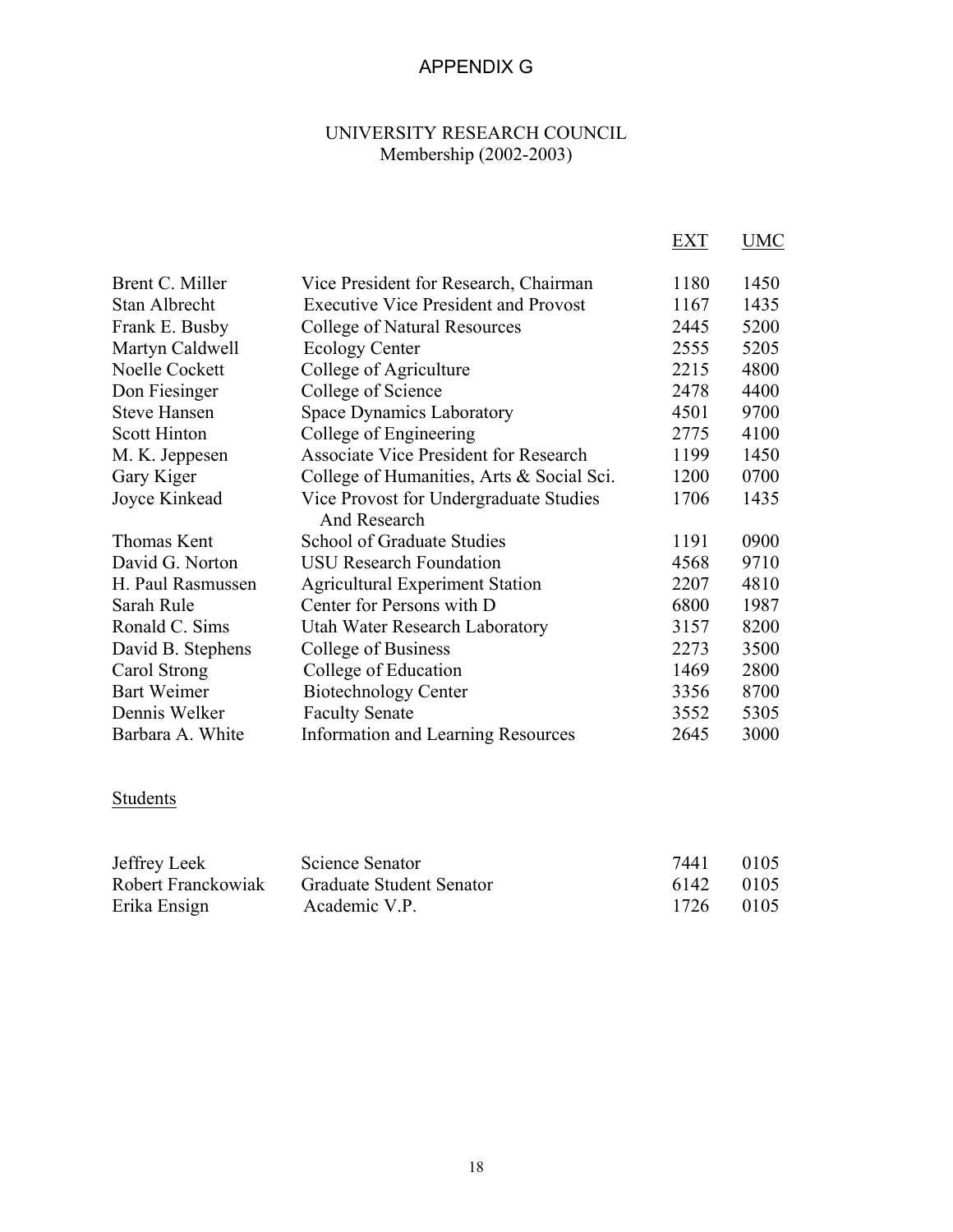# APPENDIX H

#### **Utah State University Analysis of Facilities and Administrative Costs Generated and Allocated July 1, 2001 through June 30, 2002**

|                                         |              | <b>Budget</b><br><b>Allocations</b> | <b>Budget</b>                            |                     |
|-----------------------------------------|--------------|-------------------------------------|------------------------------------------|---------------------|
|                                         | F&A          | From                                | <b>Allocations From</b><br>70% Centrally | <b>Total Budget</b> |
| <b>College or Other Unit</b>            | Generated    | 30% Return                          | Held                                     | <b>Allocations</b>  |
|                                         |              |                                     |                                          |                     |
| College of Agriculture                  |              |                                     |                                          | \$0.00              |
| Agricultural Experiment Station         | \$979,904.57 | \$293,971.37                        | \$20,000.00                              | 313,971.37          |
| Animal, Dairy, & Veterinary Sciences    |              |                                     | 44,452.00                                | 44,452.00           |
| Biotechnology                           | 11,221.22    | 3,366.37                            | 10,000.00                                | 13,366.37           |
| Plants, Soils, & Biometeorology         |              |                                     | 263,083.00                               | 263,083.00          |
| Total College of Agriculture            | 991,125.79   | 297,337.74                          | 337,535.00                               | 634,872.74          |
| College of Business                     |              |                                     | 8,000.00                                 | 8,000.00            |
| <b>Business Administration</b>          |              |                                     | 11,843.00                                | 11,843.00           |
| <b>Business Information Systems</b>     |              |                                     | 8,152.00                                 | 8,152.00            |
| Economics                               | 9,221.94     | 2,766.58                            | 67,133.00                                | 69,899.58           |
| Management & Human Resources            |              |                                     | 5,025.00                                 | 5,025.00            |
| <b>Total College of Business</b>        | 9,221.94     | 2,766.58                            | 100,153.00                               | 102,919.58          |
|                                         |              |                                     |                                          |                     |
| College of Education                    |              |                                     | 15,200.00                                | 15,200.00           |
| Dean's Office - Education               |              |                                     | 20,780.39                                | 20,780.39           |
| Center for Persons with Disabilities    | 1,170,915.57 | 351,274.67                          | 118,930.86                               | 470,205.53          |
| <b>Communicative Disorders</b>          | 472,400.23   | 141,720.07                          | 188,714.89                               | 330,434.96          |
| <b>Elementary Education</b>             |              |                                     | 9,050.00                                 | 9,050.00            |
| Health, Physical Education & Recreation | 691.40       | 207.42                              | 20,600.00                                | 20,807.42           |
| <b>Instructional Technology</b>         | 135,889.20   | 40,766.76                           | 8,400.00                                 | 49,166.76           |
| Psychology                              | 73,672.09    | 22,101.63                           | 77,071.00                                | 99,172.63           |
| School of the Future                    | $-1358.08$   | $-407.42$                           |                                          | $-407.42$           |
| Secondary Education                     | 7,048.05     | 2,114.42                            |                                          | 2,114.42            |
| Special Education & Rehabilitation      | 68,081.80    | 20,424.54                           | 47,819.08                                | 68,243.62           |
| Total College of Education              | 1,927,340.26 | 578,202.09                          | 506,566.22                               | 1,084,768.31        |
| College of Engineering                  |              |                                     |                                          | 0.00                |
| Dean's Office - Engineering             |              |                                     | 150,000.00                               | 150,000.00          |
| Biological & Irrigation Engineering     | 16,979.30    | 5,093.79                            | 66,950.00                                | 72,043.79           |
| Center for Space Engineering            | 50,113.60    | 15,034.08                           |                                          | 15,034.08           |
| Civil & Environmental Engineering       | 44,493.47    | 13,348.04                           | 5,000.00                                 | 18,348.04           |
| Electrical & Computer Engineering       | 100,532.28   | 30,159.68                           | 93,898.00                                | 124,057.68          |
| <b>Engineering Experiment Station</b>   | 761,994.89   | 228,598.47                          | 50,000.00                                | 278,598.47          |
| Industrial Technology & Education       |              |                                     | 30,414.00                                | 30,414.00           |
| Mechanical & Aerospace Engineering      |              |                                     | 97,474.00                                | 97,474.00           |
| Utah Water Research Laboratory          | 796,817.17   | 239,045.15                          | 230,050.00                               | 469,095.15          |
| Total College of Engineering            | 1,770,930.71 | 531,279.21                          | 723,786.00                               | 1,255,065.21        |
| College of Family Life                  |              |                                     | 35,000.00                                | 35,000.00           |
| Center for Epidemiologic Studies        | 338,794.77   | 101,638.43                          | 105,594.00                               | 207,232.43          |
| Family & Human Development              | 37,878.98    | 11,363.69                           | 20,000.00                                | 31,363.69           |
| Human Environments                      | 7,414.45     | 2,224.34                            | 61,794.00                                | 64,018.34           |
| Nutrition & Food Science                |              |                                     | 44,928.00                                | 44,928.00           |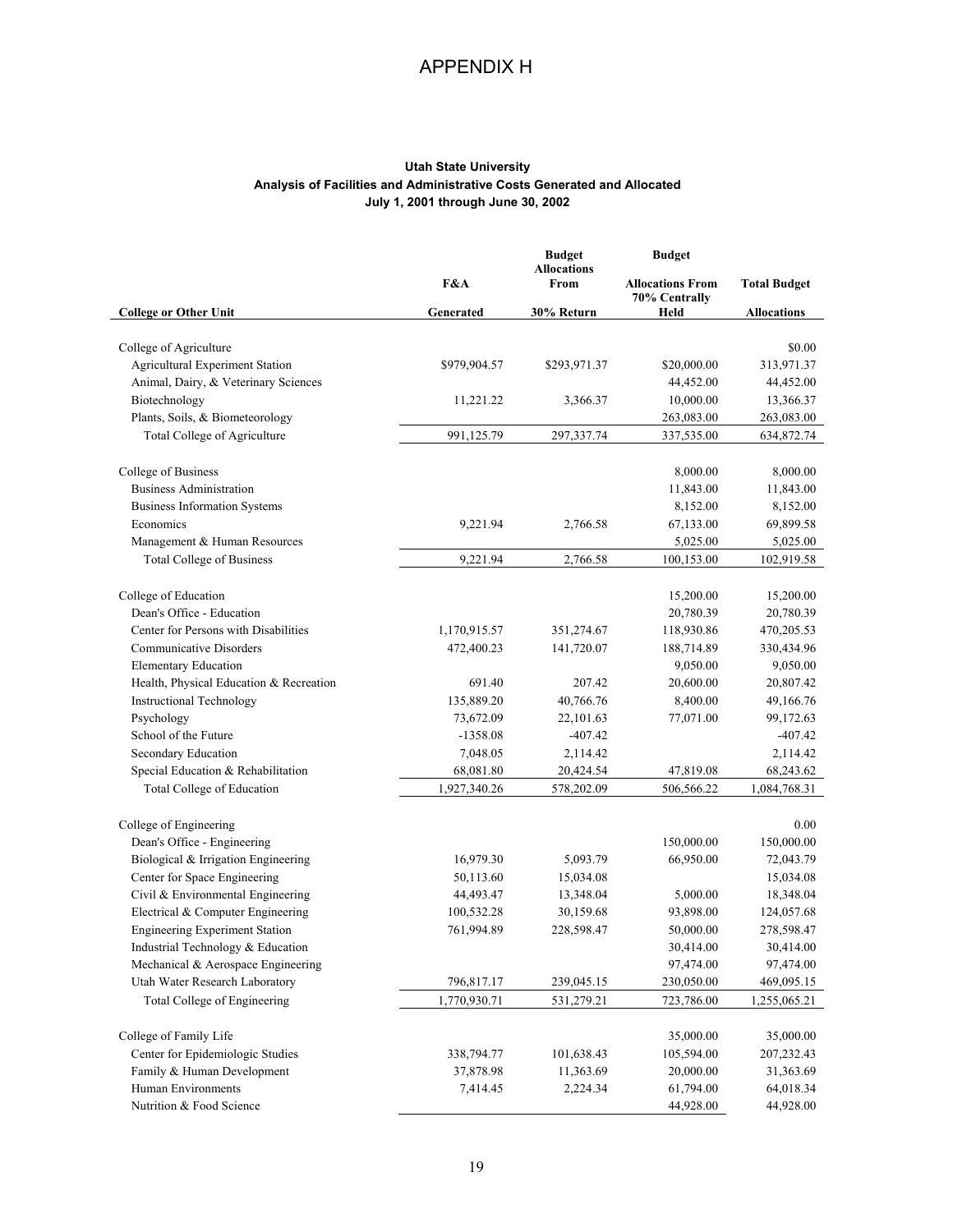|                                          |              | <b>Budget</b><br><b>Budget</b> |                                          |                     |
|------------------------------------------|--------------|--------------------------------|------------------------------------------|---------------------|
|                                          | F&A          | <b>Allocations</b><br>From     | <b>Allocations From</b><br>70% Centrally | <b>Total Budget</b> |
| <b>College or Other Unit</b>             | Generated    | 30% Return                     | Held                                     | <b>Allocations</b>  |
|                                          |              |                                |                                          |                     |
| Total College of Family Life             | 384,088.20   | 115,226.46                     | 267,316.00                               | 382,542.46          |
|                                          |              |                                |                                          |                     |
| College of HASS                          |              |                                | 24,000.00                                | 24,000.00           |
| Dean's Office - HASS                     | 1,961.35     | 588.40                         |                                          | 588.40              |
| Art                                      |              |                                | 9,595.00                                 | 9,595.00            |
| Communication                            |              |                                | 16,602.39                                | 16,602.39           |
| English                                  | 63.60        | 19.08                          | 28,063.86                                | 28,082.94           |
| History                                  |              |                                | 26,571.00                                | 26,571.00           |
| <b>LAEP</b>                              | 230.30       | 69.09                          | 25,066.00                                | 25,135.09           |
| Languages & Philosophy                   | 1,285.48     | 385.64                         | 16,608.00                                | 16,993.64           |
| Music                                    |              |                                | 15,141.00                                | 15,141.00           |
| <b>Political Science</b>                 |              |                                | 11,887.00                                | 11,887.00           |
| Sociology, Social Work, & Anthropology   | 2,876.01     | 862.80                         | 20,012.00                                | 20,874.80           |
| <b>Total College of HASS</b>             | 6,416.74     | 1,925.01                       | 193,546.25                               | 195,471.26          |
| College of Natural Resources             |              |                                |                                          | 0.00                |
| Aquatic, Watershed, & Earth Resources    |              |                                | 53,000.00                                | 53,000.00           |
| Ecology Center                           | 440,252.88   | 132,075.86                     |                                          | 132,075.86          |
| Fisheries & Wildlife                     | 135,763.64   | 40,729.09                      | 67,277.00                                | 108,006.09          |
| <b>Forest Resources</b>                  | 49,264.71    | 14,779.41                      |                                          | 14,779.41           |
| Geography & Earth Resources              | 40,336.08    | 12,100.82                      | 20,000.00                                | 32,100.82           |
| Rangeland Resources                      | 11,137.37    | 3,341.21                       | 11,509.00                                | 14,850.21           |
| Remote Sensing/GIS Lab                   | 133,230.29   | 39,969.09                      |                                          | 39,969.09           |
| Total College of Natural Resources       | 809,984.97   | 242,995.48                     | 151,786.00                               | 394,781.48          |
| College of Science                       |              |                                |                                          | 0.00                |
| <b>Biology</b>                           | 302,760.97   | 90,828.29                      | 150,817.00                               | 241,645.29          |
| CASS                                     | 319,815.06   | 95,944.52                      | 30,298.00                                | 126,242.52          |
| Chemistry & Biochemistry                 | 454,100.00   | 136,230.00                     | 183,552.35                               | 319,782.35          |
| Computer Science                         | 120,961.61   | 36,288.48                      | 153,227.00                               | 189,515.48          |
| Geology                                  | 62,732.48    | 18,819.74                      |                                          | 18,819.74           |
| Mathematics & Statistics                 | 189,365.97   | 56,809.79                      | 24,699.00                                | 81,508.79           |
| Physics                                  | 138,567.15   | 41,570.14                      | 241,873.00                               | 283,443.14          |
| Total College of Science                 | 1,588,303.24 | 476,490.96                     | 784,466.35                               | 1,260,957.31        |
| Vice President - University Extension    |              |                                |                                          | 0.00                |
| Cooperative Extension                    | 338,076.29   | 101,422.89                     | 2,800.00                                 | 104,222.89          |
| Total Vice President - University Ext.   | 338,076.29   | 101,422.89                     | 2,800.00                                 | 104,222.89          |
|                                          |              |                                |                                          |                     |
| Learning Resources Program               |              |                                |                                          | 0.00                |
| Merrill Library                          |              |                                | 200,000.00                               | 200,000.00          |
| USU Library Acquisition                  |              |                                | 10,000.00                                | 10,000.00           |
| <b>Total Learning Resources Program</b>  | 0.00         | 0.00                           | 210,000.00                               | 210,000.00          |
|                                          |              |                                |                                          |                     |
| Vice President - Student Admin. Services |              |                                |                                          | 0.00                |
| <b>Student Services</b>                  | 17,423.47    | 5,227.04                       |                                          | 5,227.04            |
| Total VP - Student Admin. Services       | 17,423.47    | 5,227.04                       | 0.00                                     | 5,227.04            |
| Utah State University Foundation         |              |                                |                                          | 0.00                |
| Space Dynamics Laboratory                | 8,452,180.94 | $-0.02$                        | 8,119,193.94                             | 8,119,193.92        |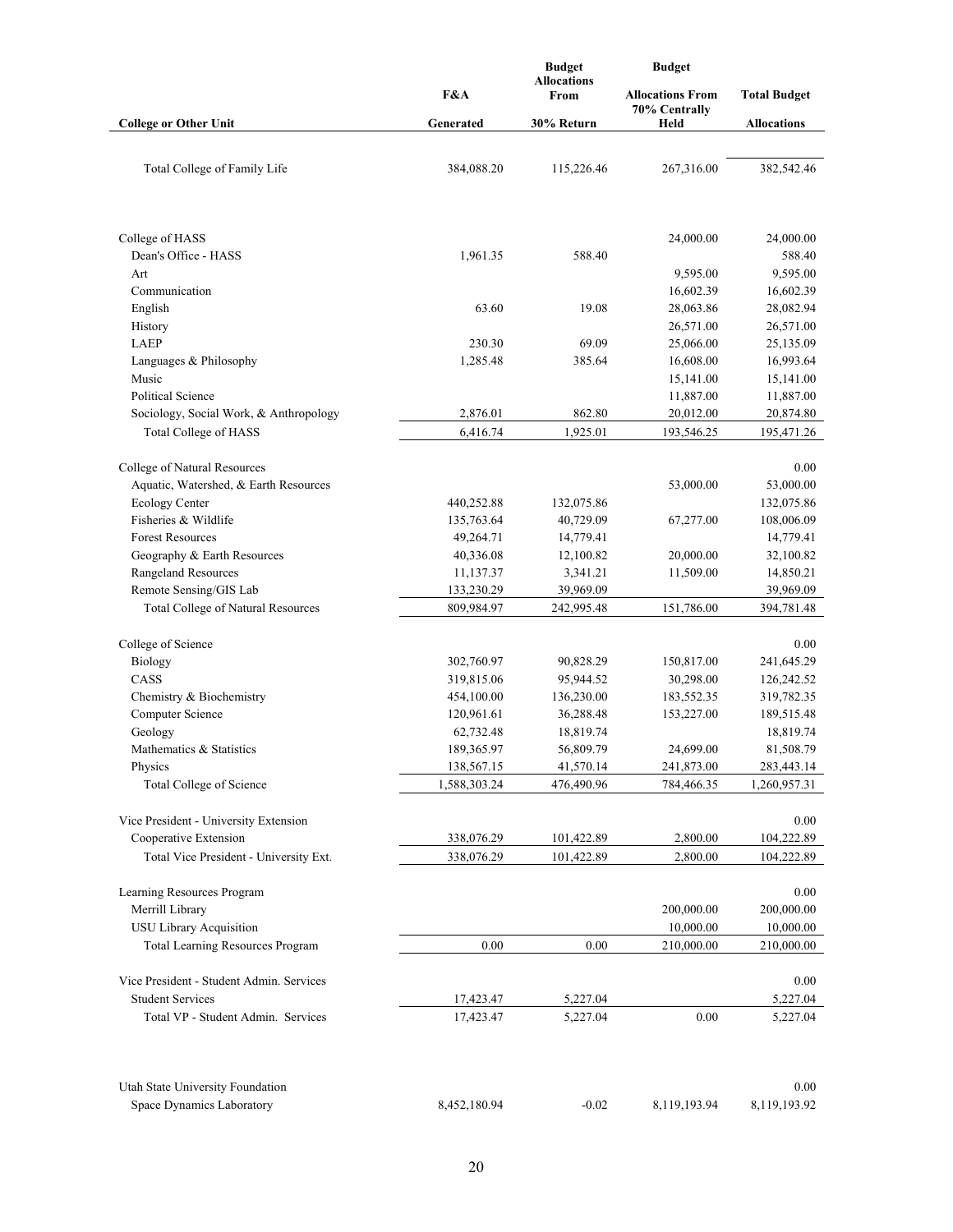|                                               |                 | <b>Budget</b>              | <b>Budget</b>           |                     |  |
|-----------------------------------------------|-----------------|----------------------------|-------------------------|---------------------|--|
|                                               | F&A             | <b>Allocations</b><br>From | <b>Allocations From</b> | <b>Total Budget</b> |  |
|                                               |                 |                            | 70% Centrally           |                     |  |
| <b>College or Other Unit</b>                  | Generated       | 30% Return                 | Held                    | <b>Allocations</b>  |  |
|                                               |                 |                            |                         |                     |  |
|                                               |                 |                            |                         |                     |  |
|                                               |                 |                            |                         |                     |  |
| <b>Technology Transfer</b>                    |                 |                            | 218,934.00              | 218,934.00          |  |
| <b>Total USU Foundation</b>                   | 8,452,180.94    | $-0.02$                    | 8,338,127.94            | 8,338,127.92        |  |
|                                               |                 |                            |                         |                     |  |
| School of Graduate Studies                    | 352.41          | 105.72                     | 239,000.00              | 239,105.72          |  |
| Total School of Graduate Studies              | 352.41          | 105.72                     | 239,000.00              | 239,105.72          |  |
| <b>Total Colleges and Non-Academic Units</b>  | 16,295,444.96   | 2,352,979.16               | 11,855,082.76           | 14,208,061.92       |  |
|                                               |                 |                            |                         |                     |  |
| <b>Support of Infrastructure</b>              |                 |                            |                         |                     |  |
| Vice President - Research                     |                 |                            |                         | 0.00                |  |
| Contract & Grant Office                       | 636.27          | 190.88                     | 473,878.00              | 474,068.88          |  |
| Environmental Health & Safety                 |                 |                            | 379,861.00              | 379,861.00          |  |
| <b>Innovation Campus</b>                      |                 |                            | 222,172.00              | 222,172.00          |  |
| Washington Based Support                      |                 |                            | 174,000.00              | 174,000.00          |  |
| Total Vice President - Research               | 636.27          | 190.88                     | 1,249,911.00            | 1,250,101.88        |  |
|                                               |                 |                            |                         |                     |  |
| Administration - President                    |                 |                            |                         | 0.00                |  |
| Scholarship Programs                          |                 |                            | 190,000.00              | 190,000.00          |  |
| <b>Total Administration - President</b>       | 0.00            | 0.00                       | 190,000.00              | 190,000.00          |  |
|                                               |                 |                            |                         |                     |  |
| Vice President - Administrative Affairs       |                 |                            |                         |                     |  |
| Accounting & Financial Reporting              |                 |                            |                         | 0.00                |  |
| Controller's Office                           |                 |                            | 464,706.00              | 464,706.00          |  |
| F & A Cost Study                              |                 |                            |                         | 0.00                |  |
| Federal Single Audit                          |                 |                            |                         | 0.00                |  |
| Personnel Office                              | 1,205.76        | 361.73                     |                         | 361.73              |  |
| Purchasing                                    |                 |                            | 22,246.00               | 22,246.00           |  |
| Total Vice President - Administrative Affairs | 1,205.76        | 361.73                     | 486,952.00              | 487,313.73          |  |
| <b>Total Support of Infrastructure</b>        | 1,842.03        | 552.61                     | 1,926,863.00            | 1,927,415.61        |  |
|                                               |                 |                            |                         |                     |  |
| <b>Provost's Office</b>                       |                 |                            | 10,000.00               | 10,000.00           |  |
| <b>Total Provost's Office</b>                 |                 |                            | 10,000.00               | 10,000.00           |  |
|                                               |                 |                            |                         |                     |  |
| <b>Variable Funding</b>                       |                 |                            |                         |                     |  |
| Vice President - Research                     |                 |                            |                         | 0.00                |  |
| <b>Biotechnology Bond</b>                     |                 |                            | 757,000.00              | 757,000.00          |  |
| Total Vice President - Research               |                 |                            | 757,000.00              | 757,000.00          |  |
|                                               |                 |                            |                         |                     |  |
|                                               |                 |                            |                         |                     |  |
| <b>Total Variable</b>                         | 0.00            | 0.00                       | 757,000.00              | 757,000.00          |  |
|                                               |                 |                            |                         |                     |  |
| <b>Totals</b>                                 | \$16,297,286.99 | \$2,353,531.77             | \$14,548,945.76         | 16,902,477.53       |  |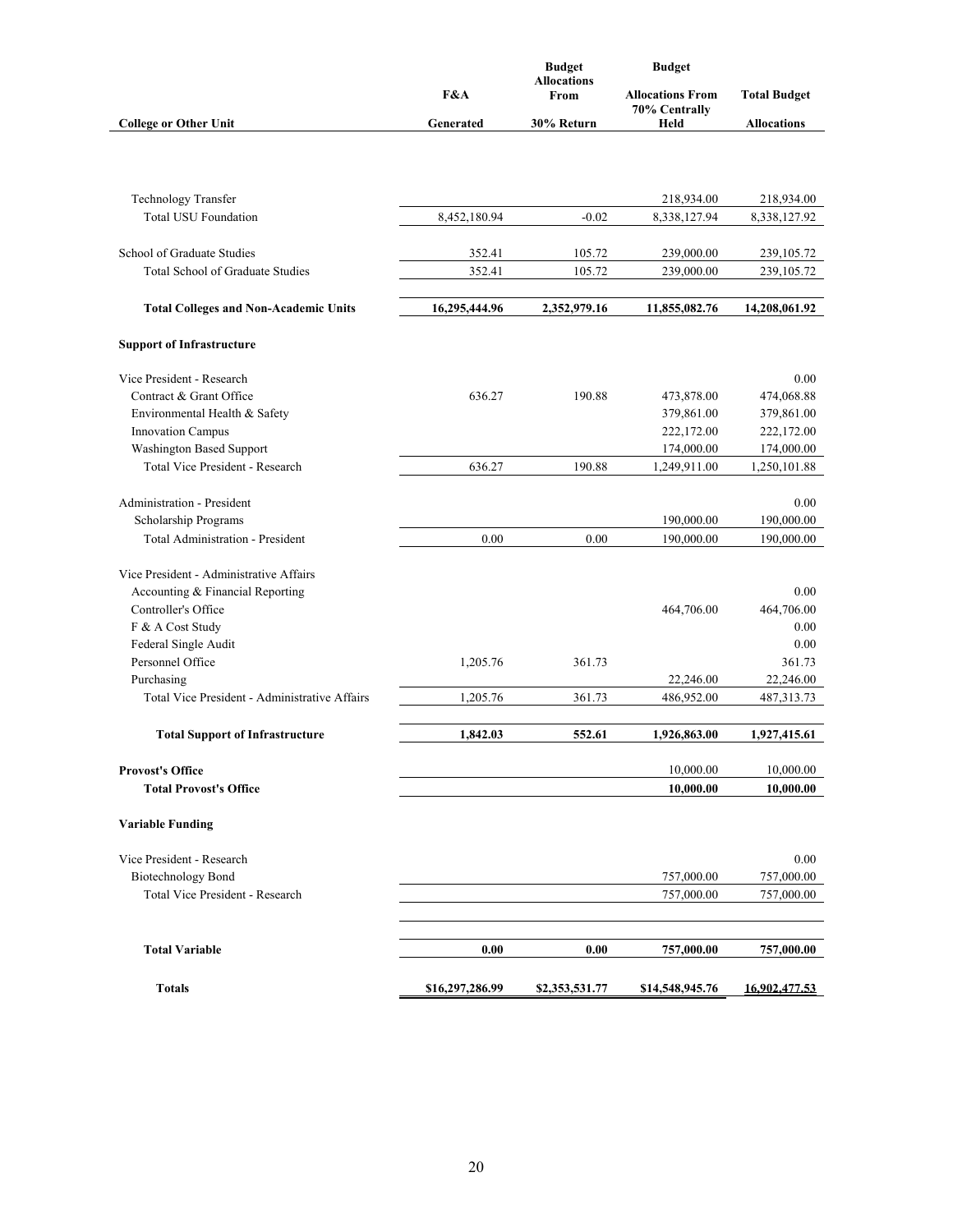### APPENDIX I

### **F & A Revenues Generated by, and Allocations to USU Colleges FY 2001-2002**

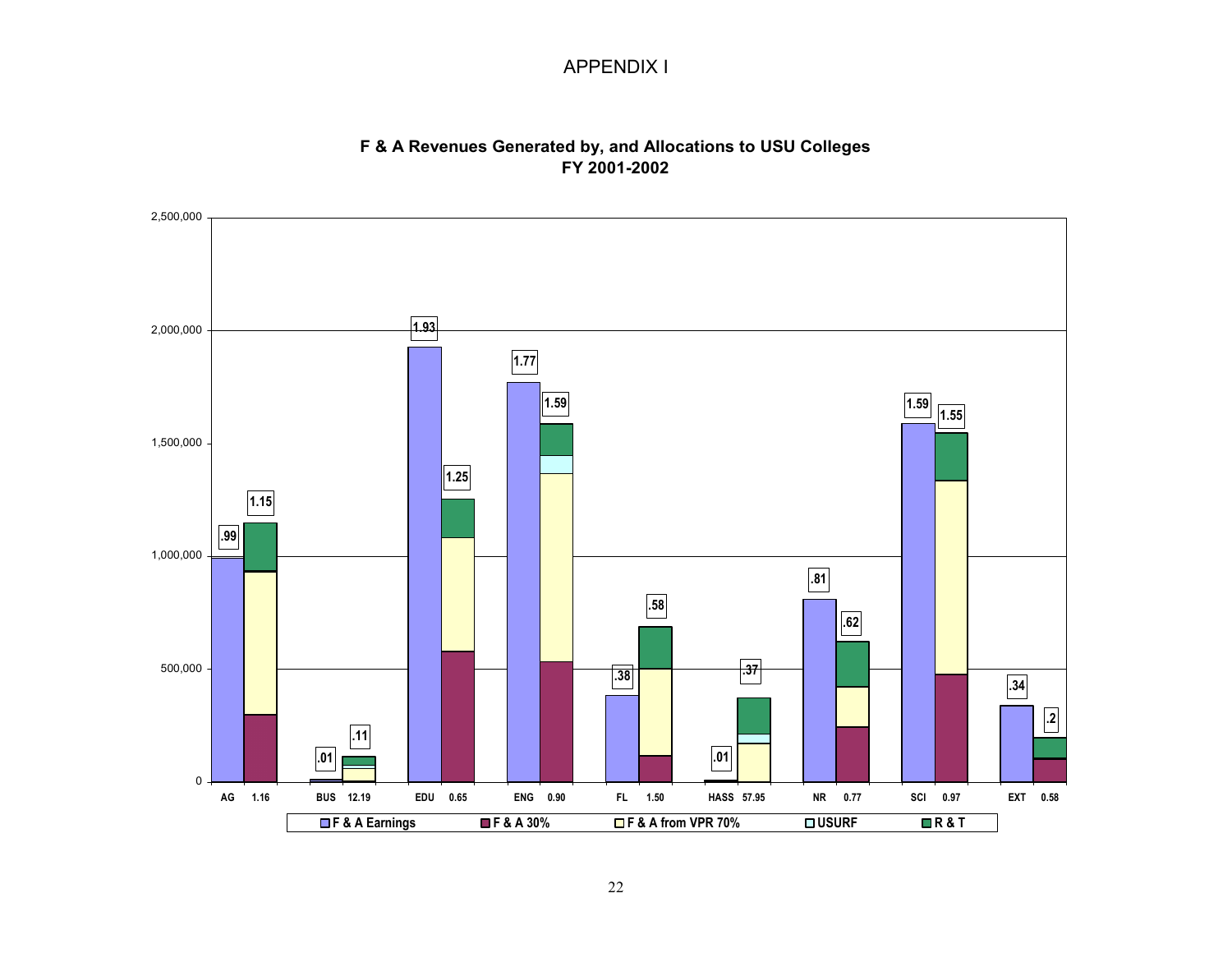

#### Millions of Dollars

|                     | 1998 | 1999 | 2000  | 2001  | 2002  |
|---------------------|------|------|-------|-------|-------|
| Non-Federal         | 39.3 | 40.9 | 45.8  | 47.1  | 42.1  |
| Federal             | 54.9 | 54.4 | 57.4  | 74.3  | 73.9  |
| Total S&E           | 94.2 | 95.3 | 103.2 | 121.4 | 116.0 |
| Non S&E             |      |      |       | 2.0   | 5.6   |
| Total Research Exp. | 94.2 | 95.3 | 103.2 | 123.4 | 121.6 |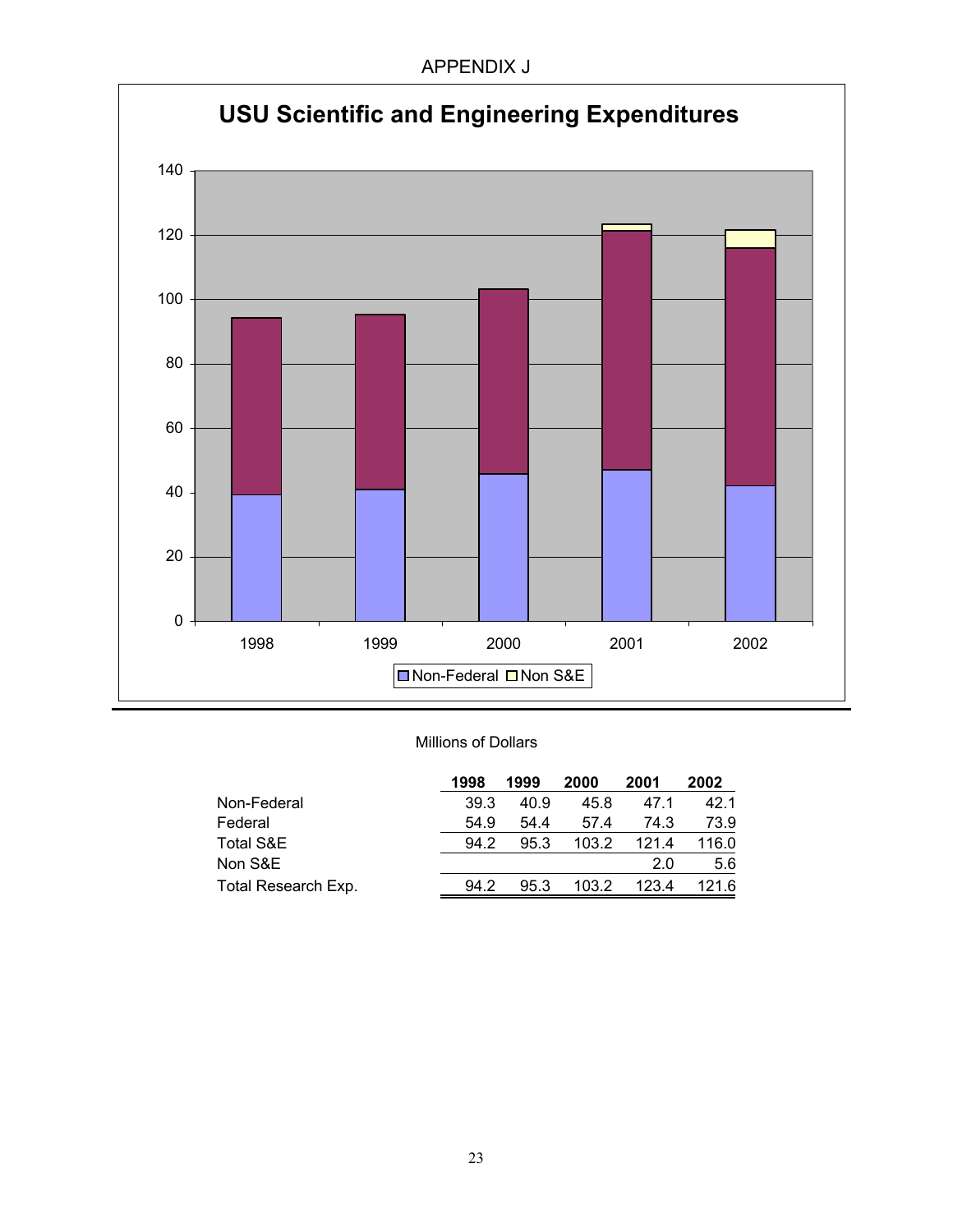#### APPENDIX K



24